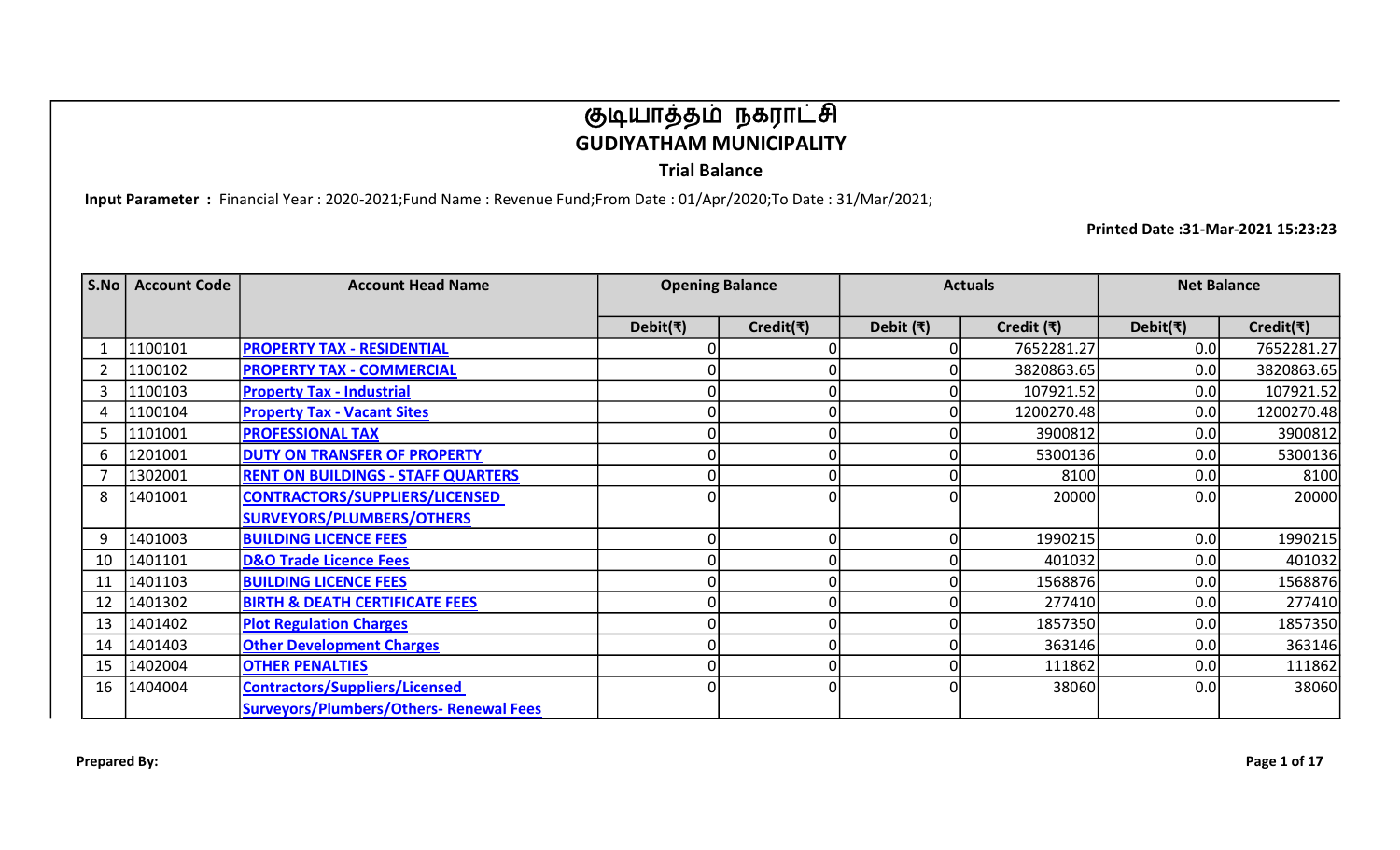Trial Balance

Input Parameter : Financial Year : 2020-2021;Fund Name : Revenue Fund;From Date : 01/Apr/2020;To Date : 31/Mar/2021;

| 17 | 1405010 | <b>SWM - USER CHARGES</b>                       |  |          | 5322840    | 0.0      | 5322840    |
|----|---------|-------------------------------------------------|--|----------|------------|----------|------------|
| 18 | 1407017 | <b>Property Tax Name Transfer Charges</b>       |  |          | 14100      | 0.0      | 14100      |
| 19 | 1407020 | <b>Other Service/Administrative Charges</b>     |  |          | 17600      | 0.0      | 17600      |
| 20 | 1408003 | <b>Misc. Recoveries</b>                         |  |          |            | 0.0      | 0.0        |
| 21 | 1501003 | <b>Amma Unavagam-Sale Of Food</b>               |  |          | 837129     | 0.0      | 837129     |
| 22 | 1601001 | <b>SPECIFIC MAINTENANCE GRANT- CONTRIBUTION</b> |  |          | 5767000    | 0.0      | 5767000    |
|    |         | FOR WATER SUPPLY AND DRAINAGE                   |  |          |            |          |            |
|    |         |                                                 |  |          |            |          |            |
| 23 | 1601003 | <b>GRANTS FROM STATE GOVERNMENT</b>             |  |          | 92368278   | 0.0      | 92368278   |
| 24 | 1601004 | <b>DEVOLUTION FUND (INCLUDING STATE FINANCE</b> |  |          | 85831636   | 0.0      | 85831636   |
|    |         | <b>COMMISSION FUND)</b>                         |  |          |            |          |            |
| 25 | 1601006 | M.L.A.FUND                                      |  |          | 1850000    | 0.0      | 1850000    |
| 26 | 1603001 | <b>SCHEME GRANTS</b>                            |  |          | 60500000   | 0.0      | 60500000   |
| 27 | 1711001 | <b>INTEREST FROM BANK</b>                       |  |          | 1130863.87 | 0.0      | 1130863.87 |
| 28 | 1808001 | <b>OTHER INCOME</b>                             |  |          | 1967399    | 0.0      | 1967399    |
| 29 | 2101001 | <b>PAY</b>                                      |  | 55681477 |            | 55681477 | 0.0        |
| 30 | 2101002 | <b>GRADE PAY</b>                                |  |          |            | 0.0      | 0.0        |
| 31 | 2101004 | <b>DEARNESS ALLOWANCE</b>                       |  | 10232165 | 0          | 10232165 | 0.0        |
| 32 | 2101005 | <b>HOUSE RENT ALLOWANCE</b>                     |  | 2538195  | 0          | 2538195  | 0.0        |
| 33 | 2101006 | <b>CITY COMP. ALLOWANCE</b>                     |  | 2653     |            | 2653     | 0.0        |
| 34 | 2101007 | <b>MEDICAL ALLOWANCE</b>                        |  | 476939   | 0          | 476939   | 0.0        |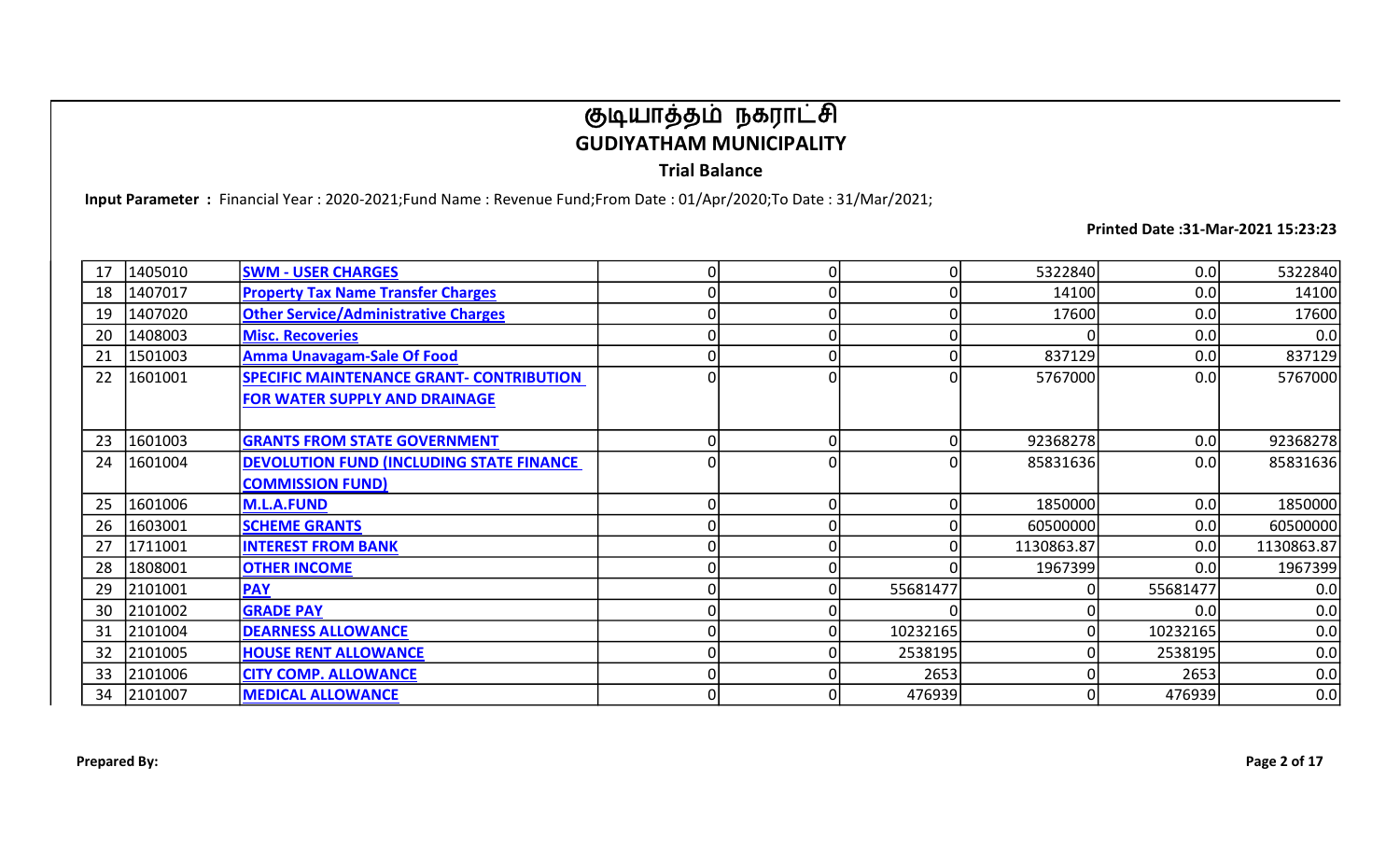Trial Balance

Input Parameter : Financial Year : 2020-2021;Fund Name : Revenue Fund;From Date : 01/Apr/2020;To Date : 31/Mar/2021;

| 35 | 2101008    | <b>OTHER ALLOWANCE</b>                      | $\Omega$ | 32597    | 0        | 32597    | 0.0 |
|----|------------|---------------------------------------------|----------|----------|----------|----------|-----|
| 36 | 2101011    | <b>BONUS</b>                                |          | 411000   |          | 411000   | 0.0 |
| 37 | 2102004    | <b>SUPPLY OF UNIFORMS</b>                   |          | 114517   |          | 114517   | 0.0 |
| 38 | 2102013    | <b>SPECIAL PROVIDENT FUND CUM GRATUITY</b>  | $\Omega$ | 373268   |          | 373268   | 0.0 |
|    |            | <b>SCHEME</b>                               |          |          |          |          |     |
| 39 | 2102014    | <b>GROUP INSURANCE SCHEME - MANAGEMENT</b>  | $\Omega$ | 88440    | 0        | 88440    | 0.0 |
|    |            | <b>CONTRIBUTION</b>                         |          |          |          |          |     |
| 40 | 2102015    | <b>CPF MANAGEMENT CONTRIBUTION</b>          | n        | 451104   | $\Omega$ | 451104   | 0.0 |
| 41 | 2102019    | <b>CONVEYANCE ALLOWANCE</b>                 |          | 76351    |          | 76351    | 0.0 |
| 42 | 2102020    | <b>WASHING ALLOWANCE</b>                    |          | 229564   | $\Omega$ | 229564   | 0.0 |
| 43 | 2102022    | <b>Hill Allowance</b>                       |          |          |          | 0.0      | 0.0 |
| 44 | 2103001    | <b>PENSIONS</b>                             |          | 44257888 |          | 44257888 | 0.0 |
| 45 | 2104004    | <b>Pensioners Medical Aids</b>              |          | 49700    |          | 49700    | 0.0 |
| 46 | 2201004    | <b>MOTOR VEHICLE TAX</b>                    |          | 67003    |          | 67003    | 0.0 |
| 47 | 2201101    | <b>ELECTRICITY CONSUMPTION CHARGES FOR</b>  | $\Omega$ | 84193    |          | 84193    | 0.0 |
|    |            | <b>OFFICE BUILDINGS</b>                     |          |          |          |          |     |
| 48 | 2201105    | <b>Computer Operatonal Expenses</b>         |          | 781610   |          | 781610   | 0.0 |
| 49 | 2201201    | <b>TELEPHONE CHARGES</b>                    |          | 314955   |          | 314955   | 0.0 |
| 50 | 2201203    | <b>POSTAGE AND TELEGRAM AND FAX CHARGES</b> | $\Omega$ | 10000    | 0        | 10000    | 0.0 |
|    |            |                                             |          |          |          |          |     |
|    | 51 2202101 | <b>STATIONERY AND PRINTING</b>              | $\Omega$ | 411926   | 0        | 411926   | 0.0 |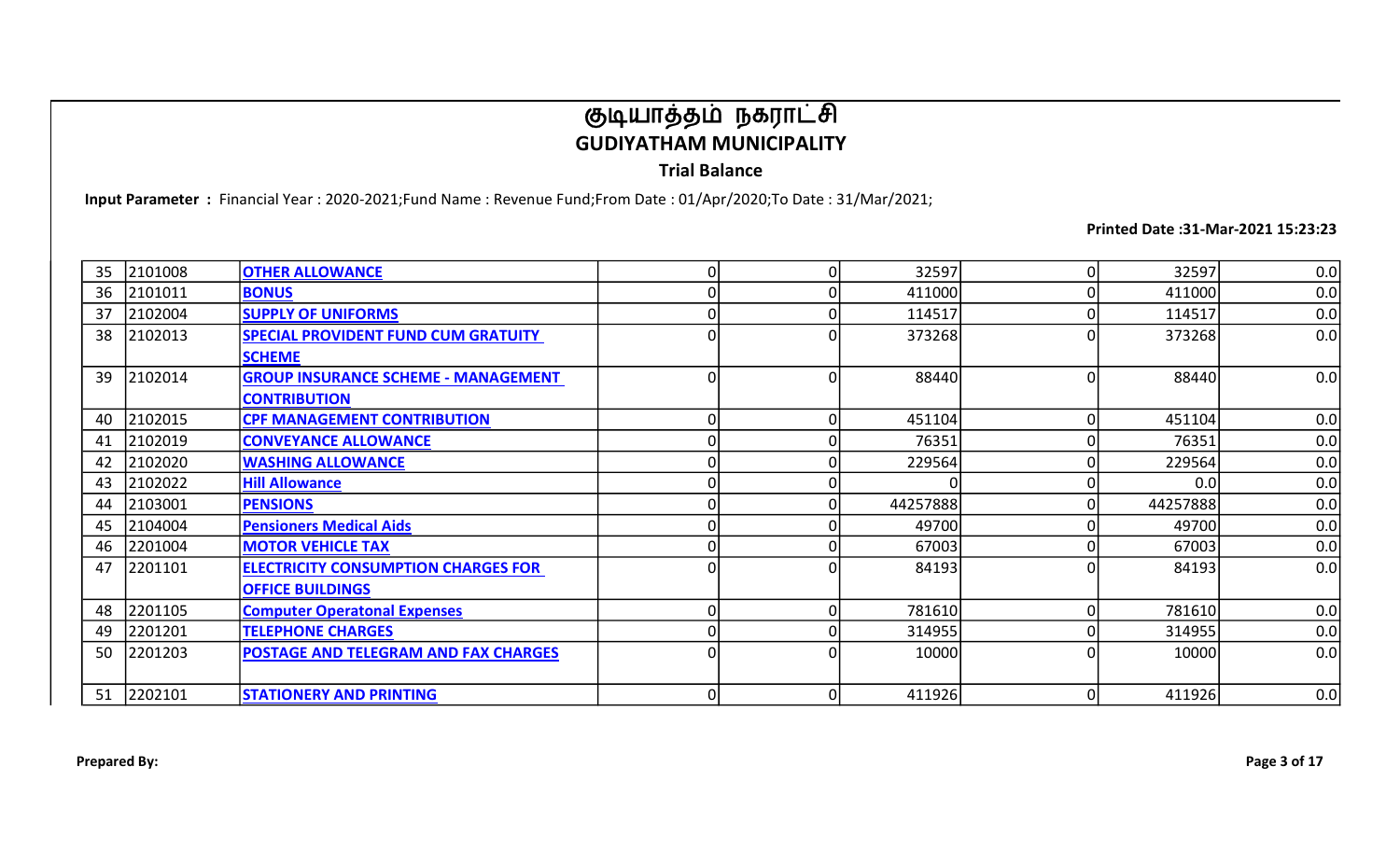Trial Balance

Input Parameter : Financial Year : 2020-2021;Fund Name : Revenue Fund;From Date : 01/Apr/2020;To Date : 31/Mar/2021;

| 52 | 2204001 | <b>VEHICLE INSURANCE</b>                      | 0        | 456132   | 0 | 456132   | 0.0 |
|----|---------|-----------------------------------------------|----------|----------|---|----------|-----|
| 53 | 2205001 | <b>STATUTORY AUDIT FEES</b>                   |          | 122827   |   | 122827   | 0.0 |
| 54 | 2205104 | <b>LEGAL &amp; ARBITRATION EXPENSES</b>       |          | 20000    |   | 20000    | 0.0 |
| 55 | 2206001 | <b>ADVERTISEMENT CHARGES</b>                  | O        | 250450   |   | 250450   | 0.0 |
| 56 | 2208003 | <b>OTHER EXPENESE</b>                         | O        | 2609594  | 0 | 2609594  | 0.0 |
| 57 | 2208004 | <b>SITTING FEES/ HONORARIUM FOR THE</b>       |          |          |   | 0.0      | 0.0 |
|    |         | <b>COUNCILLORS AND MEETING EXPENSES</b>       |          |          |   |          |     |
| 58 | 2301003 | <b>POWER CHARGES FOR STREET LIGHTS</b>        | $\Omega$ | 1944307  |   | 1944307  | 0.0 |
| 59 | 2303002 | <b>DIESEL</b>                                 |          | 4430259  |   | 4430259  | 0.0 |
| 60 | 2303005 | <b>SANITARY MATERIALS</b>                     |          | 9005926  |   | 9005926  | 0.0 |
| 61 | 2305007 | <b>MAINTENANCE EXPENSES FOR STREET LIGHTS</b> | 0        | 936363   |   | 936363   | 0.0 |
|    |         |                                               |          |          |   |          |     |
| 62 | 2305012 | <b>WATER CESS TO TNPCB</b>                    | $\Omega$ | 5700000  | 0 | 5700000  | 0.0 |
| 63 | 2305104 | <b>SANITARY / CONSERVANCY EXPENSES</b>        |          | 1566860  | 0 | 1566860  | 0.0 |
| 64 | 2305201 | <b>OFFICE BUILDING - MAINTENANCE</b>          |          | 101170   | 0 | 101170   | 0.0 |
| 65 | 2305301 | <b>Light Vehicles - Maintenance</b>           |          | 1256742  |   | 1256742  | 0.0 |
| 66 | 2305906 | <b>REPAIRS AND MAINTENANCE - COMPUTERS</b>    |          | 170000   |   | 170000   | 0.0 |
| 67 | 2308009 | <b>GARBAGE CLEARANCE</b>                      |          | 38883567 | 0 | 38883567 | 0.0 |
| 68 | 2308013 | <b>ANIMAL BIRTH CONTROL</b>                   | O        | 299025   | 0 | 299025   | 0.0 |
| 69 | 2308019 | <b>AMMA UNAVAGAM</b>                          |          | 3380623  |   | 3380623  | 0.0 |
| 70 | 2308020 | <b>FUNERAL RITES</b>                          | 0        | 77500    |   | 77500    | 0.0 |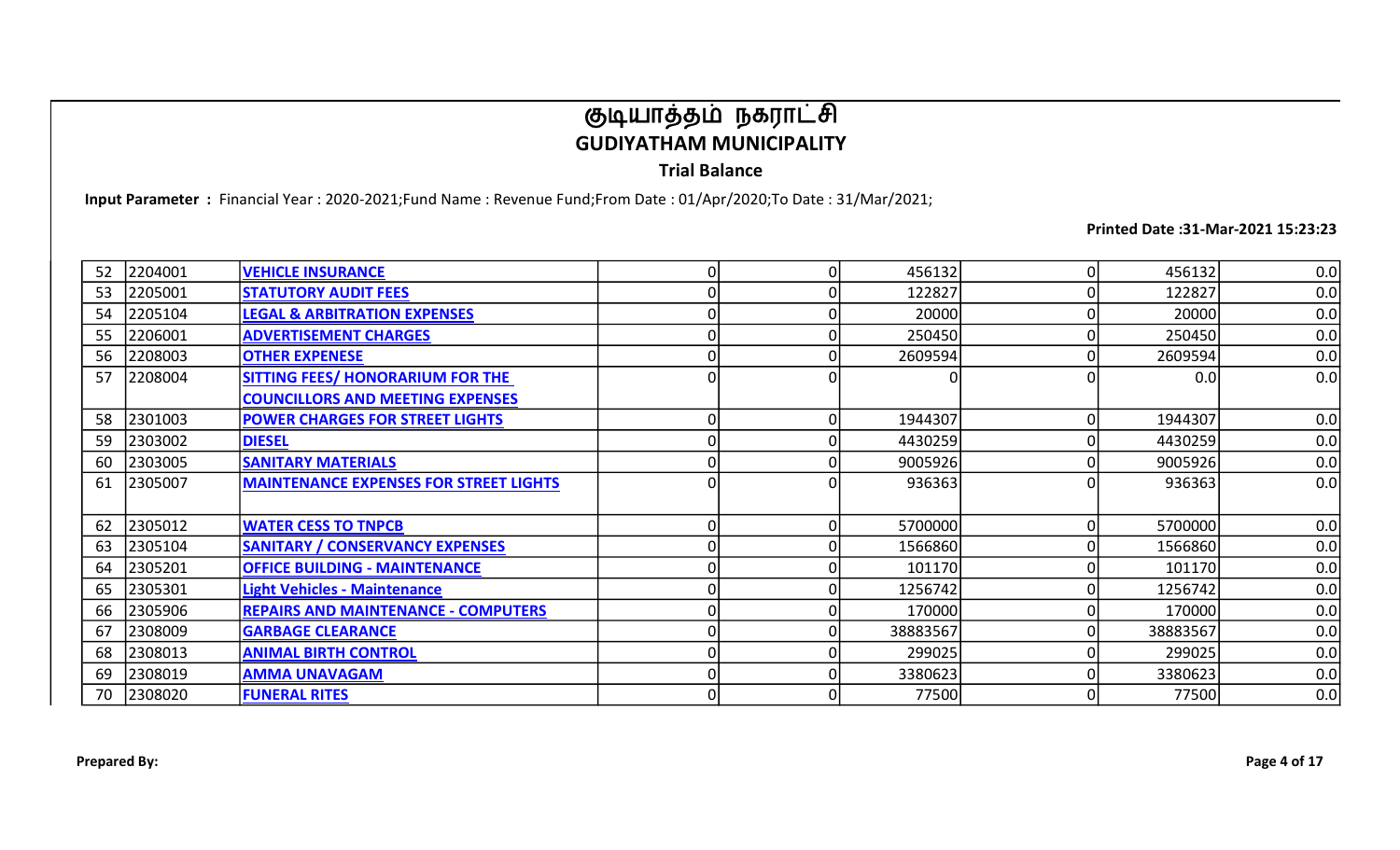Trial Balance

Input Parameter : Financial Year : 2020-2021;Fund Name : Revenue Fund;From Date : 01/Apr/2020;To Date : 31/Mar/2021;

| 71 | 2308021 | Anti Filaria / Anti Malaria Operations    |             | 4039362 | 0       | 4039362 | 0.0         |
|----|---------|-------------------------------------------|-------------|---------|---------|---------|-------------|
| 72 | 2308023 | <b>IEC Expenses</b>                       |             | 423500  |         | 423500  | 0.0         |
| 73 | 2407001 | <b>BANK CHARGES</b>                       |             | 7942.38 |         | 7942.38 | 0.0         |
| 74 | 2501001 | <b>ELECTION EXPENSES</b>                  |             | 183868  |         | 183868  | 0.0         |
| 75 | 2602004 | <b>TNIUS</b>                              |             | 50000   | 0       | 50000   | 0.0         |
| 76 | 2602006 | <b>MUNICIPAL CONTRIBUTION</b>             |             | 232500  | O       | 232500  | 0.0         |
| 77 | 2801001 | <b>Taxes</b>                              |             |         | 6034344 | 0.0     | 6034344     |
| 78 | 2804001 | <b>PRIOR YEAR INCOME</b>                  |             |         | 5940    | 0.0     | 5940        |
| 79 | 3109001 | <b>ACCUMULATED SURPLUS / DEFICIT</b>      | 89727937.05 |         |         | 0.0     | 89727937.05 |
| 80 | 3111001 | <b>CONTRIBUTION FROM MUNICIPAL FUND</b>   | 99668759    |         | O       | 0.0     | 99668759    |
| 81 | 3201001 | <b>Central Government</b>                 |             | 144000  |         | 144000  | 0.0         |
| 82 | 3201004 | <b>Swach Bharath Mission Scheme Grant</b> | 58801000    |         |         | 0.0     | 58801000    |
| 83 | 3203001 | <b>CONTRIBUTIONS FROM THE GOVERNMENT</b>  | 686087158   |         |         | 0.0     | 686087158   |
| 84 | 3203002 | <b>GRANTS FROM THE GOVERNMENT</b>         | 7076117     | 652000  | O       | 0.0     | 6424117     |
| 85 | 3208001 | <b>Contributions From Private Parties</b> | 65000       |         |         | 0.0     | 65000       |
| 86 | 3303002 | <b>LOAN FROM TUFIDCO</b>                  | 777300000   |         |         | 0.0     | 777300000   |
| 87 | 3401001 | <b>Tender Deposit - Contractors.</b>      | 32333652    | 667000  | 6866980 | 0.0     | 38533632    |
| 88 | 3401002 | <b>TENDER DEPOSIT- SUPPLIERS</b>          | 107940      |         |         | 0.0     | 107940      |
| 89 | 3401003 | <b>SECURITY DEPOSIT - CONTRACTORS</b>     |             | 2052089 | 6879693 | 0.0     | 4827604     |
| 90 | 3401004 | <b>RETENTION AMOUNT</b>                   |             |         | 37500   | 0.0     | 37500       |
| 91 | 3402001 | <b>Security Deposit - Lease</b>           | 32121243    |         | 5410721 | 0.0     | 37531964    |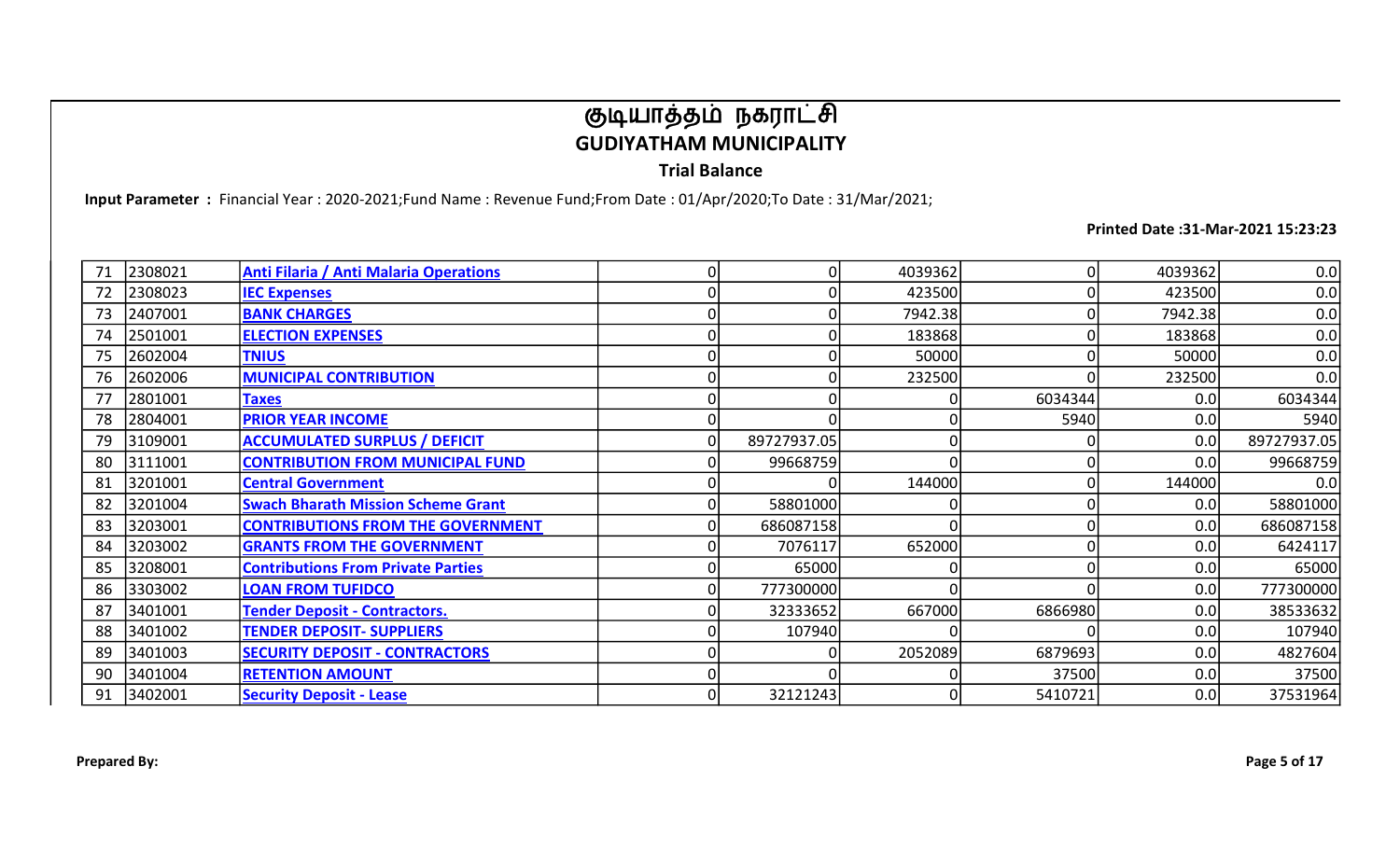Trial Balance

Input Parameter : Financial Year : 2020-2021;Fund Name : Revenue Fund;From Date : 01/Apr/2020;To Date : 31/Mar/2021;

| 92 | 3408001     | <b>DEPOSITS - OTHERS</b>                          | 1509318 |           | 464813    | 0.0 | 1974131  |
|----|-------------|---------------------------------------------------|---------|-----------|-----------|-----|----------|
| 93 | 3408005     | <b>Display Board Deposit</b>                      |         |           | 78000     | 0.0 | 78000    |
| 94 | 3501002     | <b>SURVEY CHARGES - PAYABLE</b>                   | 3935629 |           |           | 0.0 | 3935629  |
| 95 | 3501003     | <b>ACCOUNTS PAYABLE - CONTRACTORS</b>             | 4324805 | 125545263 | 147602496 | 0.0 | 26382038 |
| 96 | 3501004     | <b>ACCOUNTS PAYABLE - SUPPLIERS</b>               |         | 12879450  | 12896108  | 0.0 | 16658    |
| 97 | 3501005     | <b>ACCOUNTS PAYABLE EXPENSES</b>                  |         | 13695722  | 14021815  | 0.0 | 326093   |
| 98 | 3501008     | <b>OTHERS PAYABLE</b>                             | 20000   |           |           | 0.0 | 20000    |
| 99 | 3501011     | <b>AUDIT FEES PAYABLE</b>                         | 297779  | 122827    | 122827    | 0.0 | 297779   |
|    | 100 3501101 | <b>SALARIES &amp; WAGES PAYABLE</b>               |         | 51424509  | 54808669  | 0.0 | 3384160  |
|    | 101 3501104 | <b>GROUP INSURANCE SCHEME - MANAGEMENT</b>        | 3896362 |           |           | 0.0 | 3896362  |
|    |             | <b>CONTRIBUTION PAYABLE</b>                       |         |           |           |     |          |
|    | 102 3502001 | <b>PROVIDENT FUND RECOVERIES</b>                  | 6381745 | 3183002   | 9364720   | 0.0 | 12563463 |
|    | 103 3502002 | <b>CO-OPERATIVE SOCIETY LOAN RECOVERIES</b>       | 1224    | 48000     | 72000     | 0.0 | 25224    |
|    | 104 3502004 | <b>L.I.C. POLICES PREMIUM RECOVERIES</b>          | 225464  | 1294433   | 1515091   | 0.0 | 446122   |
|    | 105 3502005 | <b>SPECIAL PROVIDENT FUND-CUM- GRATUITY</b>       | 177953  | 34230     | 70410     | 0.0 | 214133   |
|    |             | <b>SCHEME - RECOVERIES</b>                        |         |           |           |     |          |
|    | 106 3502006 | <b>F.B.F. / GROUP INSURANCE SCHEME RECOVERIES</b> | 16620   | 32160     | 95280     | 0.0 | 79740    |
|    |             |                                                   |         |           |           |     |          |
|    | 107 3502007 | <b>EXTERNAL HOUSING RECOVERIES INCLUDING</b>      | 450     |           | O         | 0.0 | 450      |
|    |             | <b>H.B.A. SANCTIONED BY THE C.M.A.</b>            |         |           |           |     |          |
|    |             |                                                   |         |           |           |     |          |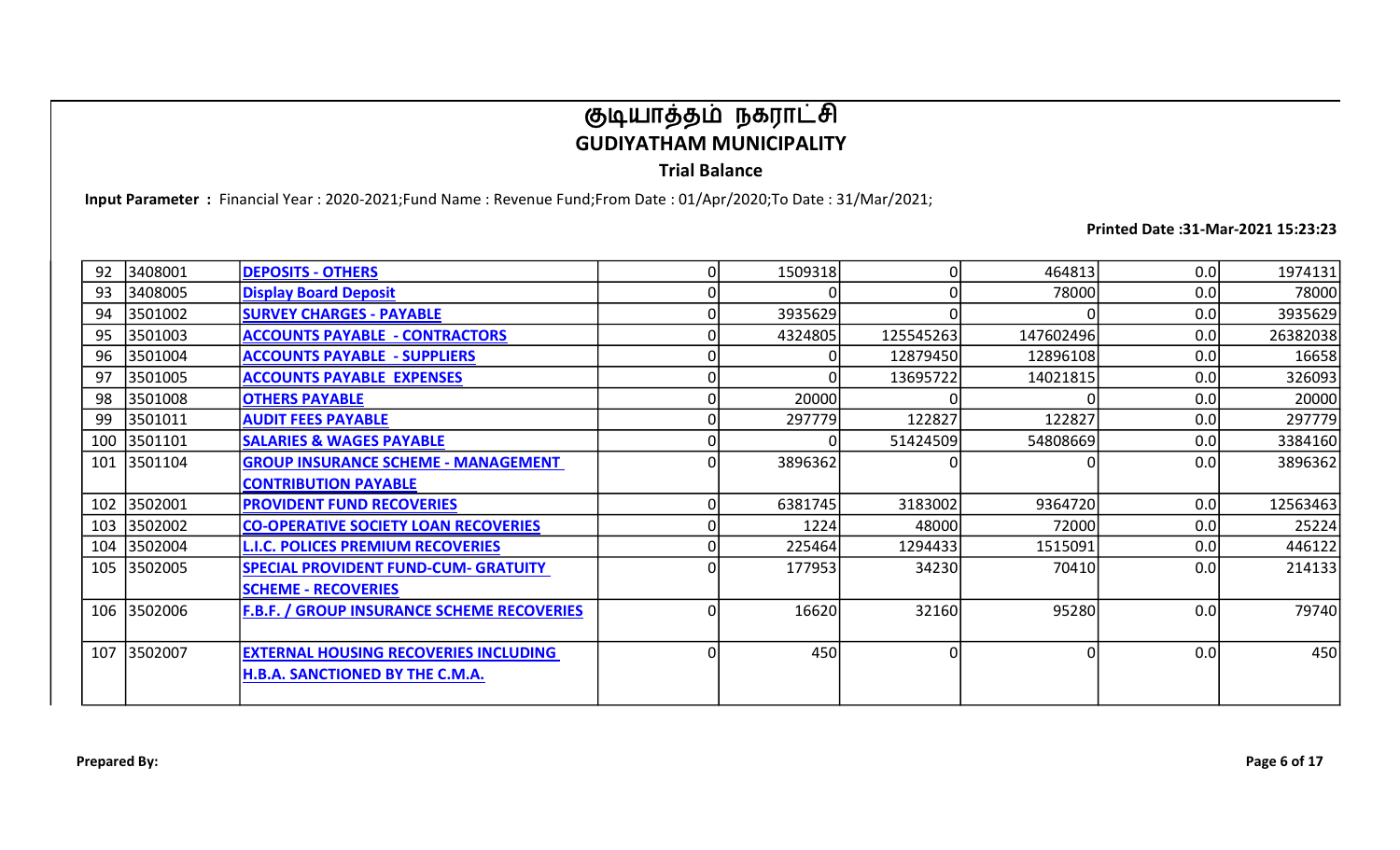Trial Balance

Input Parameter : Financial Year : 2020-2021;Fund Name : Revenue Fund;From Date : 01/Apr/2020;To Date : 31/Mar/2021;

| 108 | 3502008 | <b>DEPUTATIONIST RECOVERIES</b>                     |        | 16506   |         | 0       | 0.0     | 16506   |
|-----|---------|-----------------------------------------------------|--------|---------|---------|---------|---------|---------|
| 109 | 3502009 | <b>It Deduction</b>                                 |        | 193673  | 242983  | 424054  | 0.0     | 374744  |
| 110 | 3502011 | <b>COURT RECOVERIES</b>                             |        | 4413    |         |         | 0.0     | 4413    |
| 111 | 3502012 | <b>H.B.A.SPECIAL F.B.F. SUBSCRIPTION</b>            |        | 35240   |         |         | 0.0     | 35240   |
| 112 | 3502013 | <b>INCOME TAX DEDUCTIONS - CONTRACTORS</b>          |        | 304296  | 2964366 | 3053433 | 0.0     | 393363  |
| 113 | 3502014 | <b>OTHER RECOVERIES</b>                             |        | 981080  | 61660   | 54635   | 0.0     | 974055  |
| 114 | 3502015 | <b>VAT - PAYABLE</b>                                |        | 2007067 |         | 17236   | 0.0     | 2024303 |
| 115 | 3502017 | <b>SERVICE TAX PAYABLE</b>                          |        | 595365  |         | 1222824 | 0.0     | 1818189 |
| 116 | 3502021 | <b>CPF SUBSCRIPTION RECOVERIES</b>                  |        | 1425415 | 451104  | 2852383 | 0.0     | 3826694 |
| 117 | 3502022 | <b>Contribution to CMDA/LPA Payable</b>             |        | 3577284 |         |         | 0.0     | 3577284 |
| 118 | 3502023 | <b>Health Fund Subscription</b>                     |        | 953969  |         | 269820  | 0.0     | 1223789 |
| 119 | 3502025 | <b>Manual Workers Genenral Welfare Fund</b>         |        | 4014273 | 65838   | 1528634 | 0.0     | 5477069 |
| 120 | 3502026 | <b>FLAG DAY FUND COLLECTION</b>                     |        | 231510  |         | 24600   | 0.0     | 256110  |
| 121 | 3502032 | <b>CGST - PAYABLE</b>                               | 156481 |         | 3401603 | 2225320 | 1332764 | 0.0     |
| 122 | 3502033 | <b>SGST - PAYABLE</b>                               | 156480 |         | 3378836 | 2202554 | 1332762 | 0.0     |
| 123 | 3502035 | <b>One Day Salary .Recovery Payable</b>             |        |         | 168648  | 168648  | 0.0     | 0.0     |
| 124 | 3502036 | <b>Audit Objection - Recoveries payable</b>         |        |         |         |         | 0.0     | 0.0     |
| 125 | 3503001 | <b>Recoveries - Payable to Other Municipalities</b> |        | 68000   | 168000  | 103186  | 0.0     | 3186    |
| 126 | 3503002 | <b>LIBRARY CESS - PAYABLES</b>                      |        | 1815695 | 1293059 | 1040324 | 0.0     | 1562960 |
| 127 | 3503003 | <b>WATER SUPPLY AND DRAINAGE TAX - PAYABLE</b>      |        | 6764293 |         |         | 0.0     | 6764293 |
|     |         | <b>CURRENT / ARREARS</b>                            |        |         |         |         |         |         |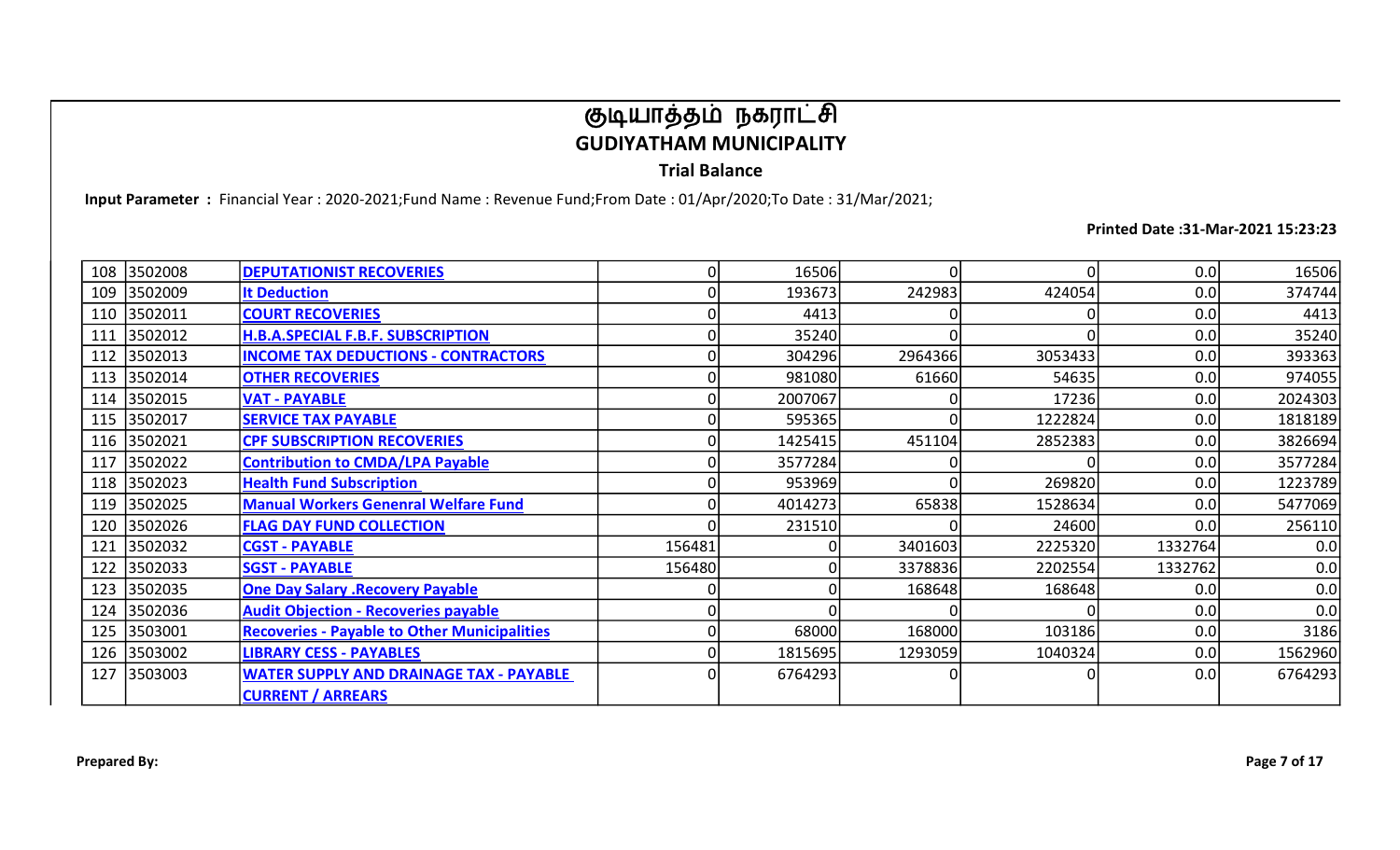Trial Balance

Input Parameter : Financial Year : 2020-2021;Fund Name : Revenue Fund;From Date : 01/Apr/2020;To Date : 31/Mar/2021;

Printed Date :31-Mar-2021 15:23:23

|     | 128 3503004 | <b>EDUCATION TAX - PAYABLE CURRENT / ARREARS</b>                            | $\Omega$  | 3863297  |   |          | 0.0       | 3863297  |
|-----|-------------|-----------------------------------------------------------------------------|-----------|----------|---|----------|-----------|----------|
|     | 129 3503006 | <b>Plot Regularization fees Payable to CMDA-</b>                            |           |          |   |          | 0.0       | 0.0      |
|     | 130 3503007 | <b>Developemnt Charges Payable to CMDA</b>                                  |           |          |   |          | 0.0       | 0.0      |
|     | 131 3503008 | <b>Open Reservation Charges Payable to CMDA/DTCP</b>                        | 0         |          | Ω | 13000    | 0.0       | 13000    |
|     | 132 3504101 | <b>ADVANCE COLLECTION OF PROPERTY TAX</b>                                   |           | 771092.5 |   |          | 0.0       | 771092.5 |
|     | 133 3504102 | <b>ADVANCE COLLECTION - OTHER REVENUES</b>                                  |           | 936472   |   | 2356     | 0.0       | 938828   |
| 134 | 3603001     | <b>PROVISION FOR DOUBTFUL COLLECTION OF</b><br><b>REVENUE ITEMS</b>         |           | 5477997  | ი |          | 0.0       | 5477997  |
|     | 135 4101001 | <b>LAND -GROSS BLOCK</b>                                                    | 316581541 |          |   | 0        | 316581541 | 0.0      |
|     | 136 4102001 | <b>BUILDINGS - GROSS BLOCK</b>                                              | 137258771 |          |   |          | 137258771 | 0.0      |
| 137 | 4103002     | <b>BRIDGES AND FLYOVERS - GROSS BLOCK</b>                                   | 3077170   |          |   |          | 3077170   | 0.0      |
|     | 138 4103003 | <b>ROADS &amp; PAVEMENTS - CONCRETE - GROSS BLOCK</b>                       | 100953543 |          |   | $\Omega$ | 100953543 | 0.0      |
|     | 139 4103004 | <b>ROADS &amp; PAVEMENTS - BLACK TOPPED - GROSS</b><br><b>BLOCK</b>         | 163226474 |          |   | $\Omega$ | 163226474 | 0.0      |
|     | 140 4103005 | <b>ROADS &amp; PAVEMENTS - OTHERS - GROSS BLOCK</b>                         | 10374838  |          | 0 | $\Omega$ | 10374838  | 0.0      |
|     | 141 4103101 | <b>STROM WATER DRAINS, OPEN DRAINS AND</b><br><b>CULVERTS - GROSS BLOCK</b> | 96269167  |          |   | 0        | 96269167  | 0.0      |

Prepared By: Page 8 of 17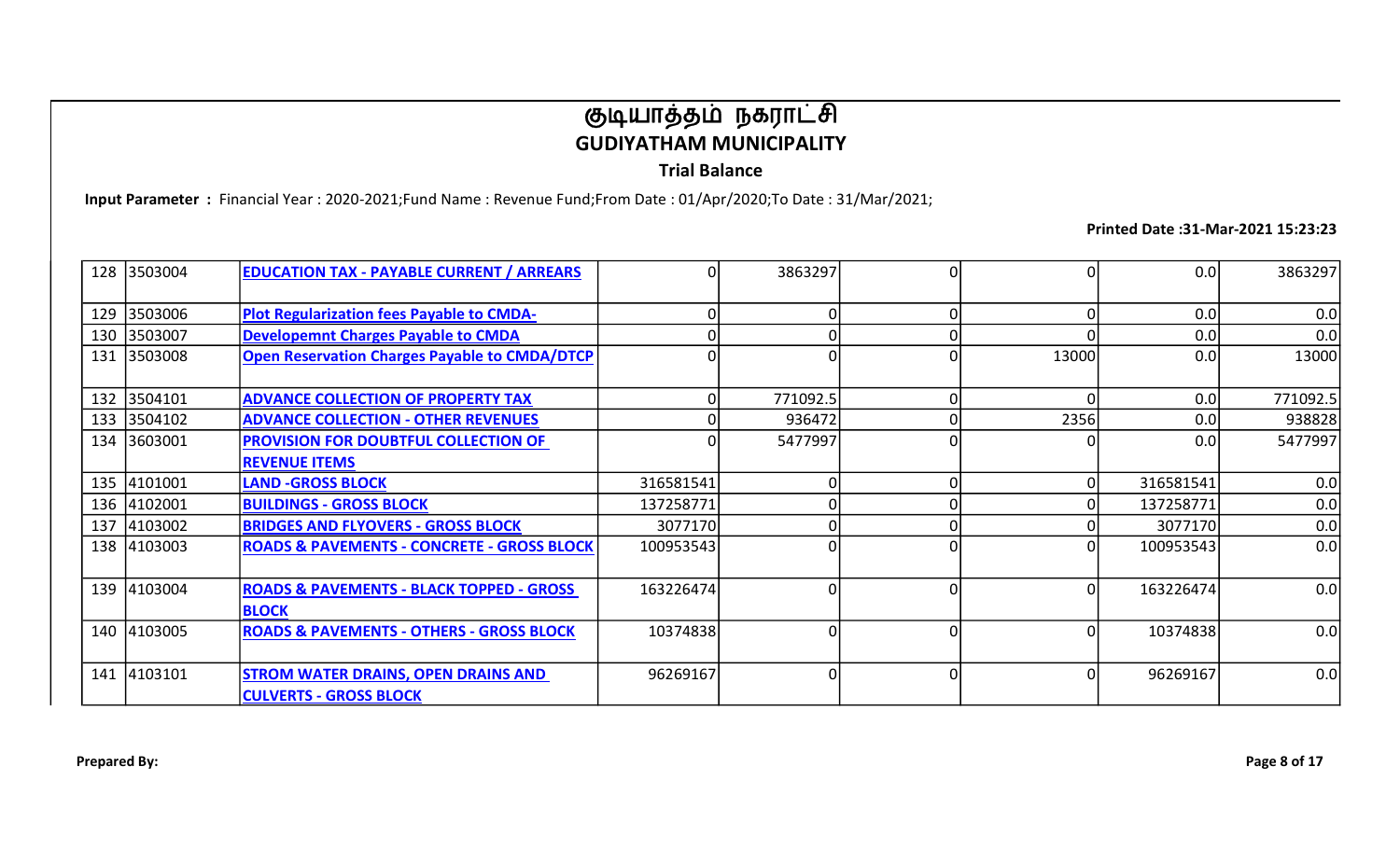Trial Balance

Input Parameter : Financial Year : 2020-2021;Fund Name : Revenue Fund;From Date : 01/Apr/2020;To Date : 31/Mar/2021;

|     | 142 4103102 | <b>DRAINAGE AND SEWERAGE PIPES, CONDUITS,</b>  | 44991959 |          |    | 44991959 | 0.0      |
|-----|-------------|------------------------------------------------|----------|----------|----|----------|----------|
|     |             | <b>CHANNELS ETC. - GROSS BLOCK</b>             |          |          |    |          |          |
|     | 143 4103201 | <b>WATER SUPPLY - HEAD WORKS, OHT ETC. AND</b> | 33278022 |          |    | 33278022 | 0.0      |
|     |             | <b>WATER SUPPLY MAINS - GROSS BLOCK</b>        |          |          |    |          |          |
|     | 144 4103202 | <b>GROUND WATER WELLS/ DEEP BORE WELLS -</b>   | 47258435 |          | ΟI | 47258435 | 0.0      |
|     |             | <b>GROSS BLOCK</b>                             |          |          |    |          |          |
|     | 145 4104001 | PLANT AND MACHINERIES - GROSS BLOCK            | 8757004  |          |    | 8757004  | 0.0      |
| 146 | 4104002     | <b>TOOLS &amp; PLANT - GROSS BLOCK</b>         | 9733125  |          |    | 9733125  | 0.0      |
| 147 | 4105001     | <b>HEAVY VEHICLES - GROSS BLOCK</b>            | 5075567  |          |    | 5075567  | 0.0      |
|     | 148 4105002 | <b>LIGHT VEHICLES - GROSS BLOCK</b>            | 12413813 |          |    | 12413813 | 0.0      |
| 149 | 4105003     | <b>OTHER VEHICLES - GROSS BLOCK</b>            | 711820   |          |    | 711820   | 0.0      |
|     | 150 4106001 | <b>OFFICE EQUIPMENTS - GROSS BLOCK</b>         | 56150    |          |    | 56150    | 0.0      |
| 151 | 4107001     | <b>FURNITURE FIXTURES AND FITTINGS - GROSS</b> | 3676771  |          |    | 3676771  | 0.0      |
|     |             | <b>BLOCK</b>                                   |          |          |    |          |          |
|     | 152 4107002 | <b>ELECTRICAL INSTALLATIONS - LAMPS / TUBE</b> | 25039778 |          |    | 25039778 | 0.0      |
|     |             | <b>LIGHT FITTINGS - GROSS BLOCK</b>            |          |          |    |          |          |
| 153 | 4108001     | <b>PUBLIC FOUNTAINS - GROSS BLOCK</b>          | 152003   |          |    | 152003   | 0.0      |
| 154 | 4108002     | <b>Computers and Printers</b>                  | 716500   |          |    | 716500   | 0.0      |
| 155 | 4112001     | <b>BUILDINGS - ACCUMULATED DEPRECIATION</b>    |          | 40389409 |    | 0.0      | 40389409 |
| 156 | 4113002     | <b>BRIDGES AND FLYOVERS - ACCUMULATED</b>      |          | 3077170  | 0  | 0.0      | 3077170  |
|     |             | <b>DEPRECIATION</b>                            |          |          |    |          |          |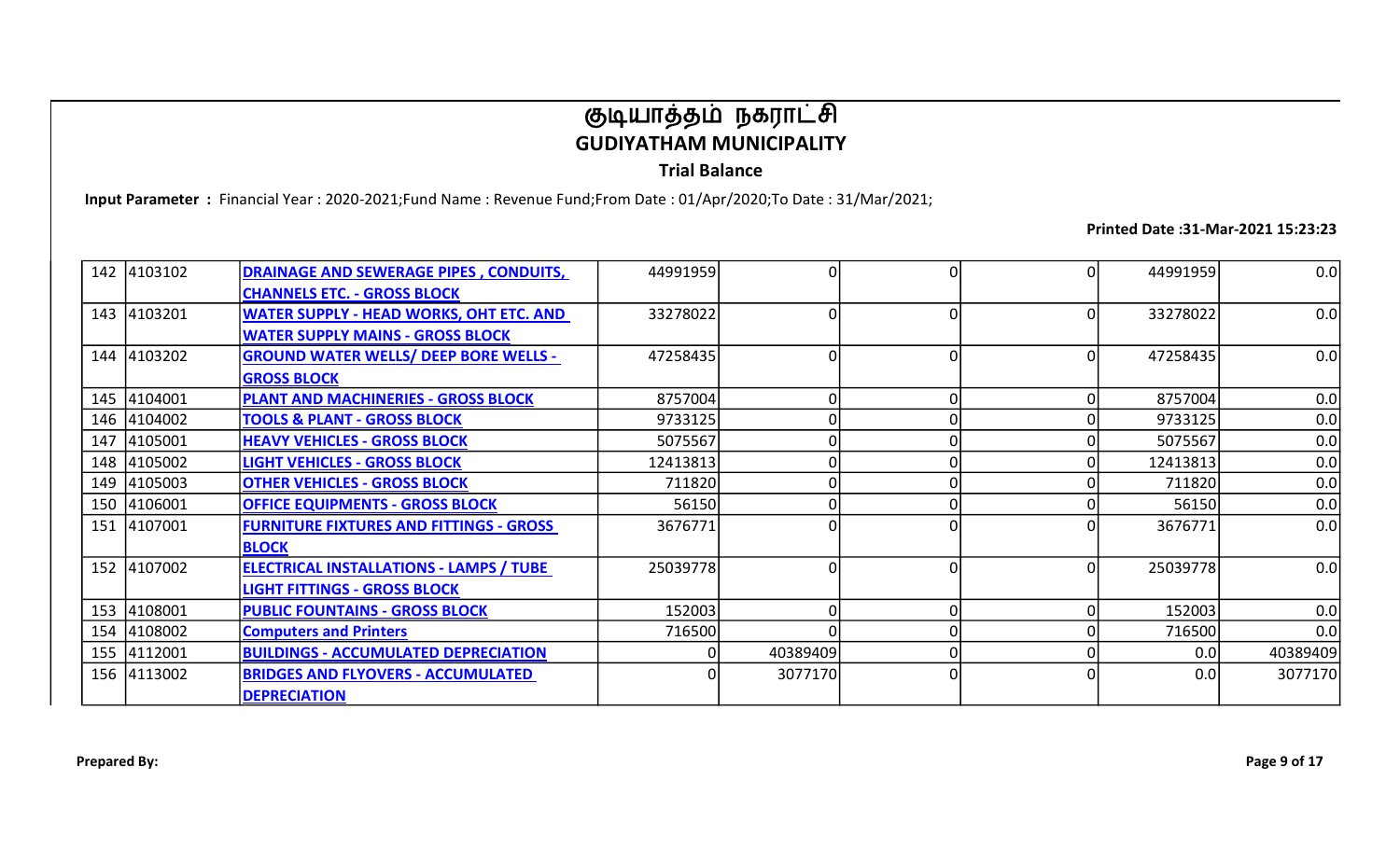Trial Balance

Input Parameter : Financial Year : 2020-2021;Fund Name : Revenue Fund;From Date : 01/Apr/2020;To Date : 31/Mar/2021;

| 157 4113003 | <b>ROADS &amp; PAVEMENTS - CONCRETE -</b>           | 99654392  | 0 | 0.0 | 99654392  |
|-------------|-----------------------------------------------------|-----------|---|-----|-----------|
|             | <b>ACCUMULATED DEPRECIATION</b>                     |           |   |     |           |
| 158 4113004 | <b>ROADS &amp; PAVEMENTS - BLACK TOPPED -</b>       | 135560714 |   | 0.0 | 135560714 |
|             | <b>ACCUMULATED DEPRECIATION</b>                     |           |   |     |           |
| 159 4113005 | <b>ROADS &amp; PAVEMENTS - OTHERS - ACCUMULATED</b> | 10195872  |   | 0.0 | 10195872  |
|             | <b>DEPRECIATION</b>                                 |           |   |     |           |
| 160 4113101 | <b>STORM WATER DRAINS, OPEN DRAINS AND</b>          | 88970191  | O | 0.0 | 88970191  |
|             | <b>CULVERTS - ACCUMULATED DEPRECIATION</b>          |           |   |     |           |
| 161 4113102 | <b>DRAINAGE SEWERAGE PIPES, CONDUITS ETC. -</b>     | 5412921   |   | 0.0 | 5412921   |
|             | <b>ACCUMALATED DEPRECIATION</b>                     |           |   |     |           |
| 162 4113201 | <b>HEAD WORKS, OHT ETC. WATER SUPPLY MAINS -</b>    | 3953495   |   | 0.0 | 3953495   |
|             | <b>ACCUMALATED DEPRECIAITION</b>                    |           |   |     |           |
| 163 4113202 | <b>GROUND WATER WELLS/ DEEP BORE WELLS -</b>        | 18975573  |   | 0.0 | 18975573  |
|             | <b>ACCUMALTED DEPRECIATION</b>                      |           |   |     |           |
| 164 4114001 | <b>PLANT &amp; MACHINERY - ACCUMULATED</b>          | 6604192   |   | 0.0 | 6604192   |
|             | <b>DEPRECIATION</b>                                 |           |   |     |           |
| 165 4114002 | <b>TOOLS &amp; PLANT - ACCUMULATED DEPRECIATION</b> | 5598657   |   | 0.0 | 5598657   |
|             |                                                     |           |   |     |           |
| 166 4115001 | <b>HEAVY VEHICLES - ACCUMULATED DEPRECIATION</b>    | 3878659   |   | 0.0 | 3878659   |
|             |                                                     |           |   |     |           |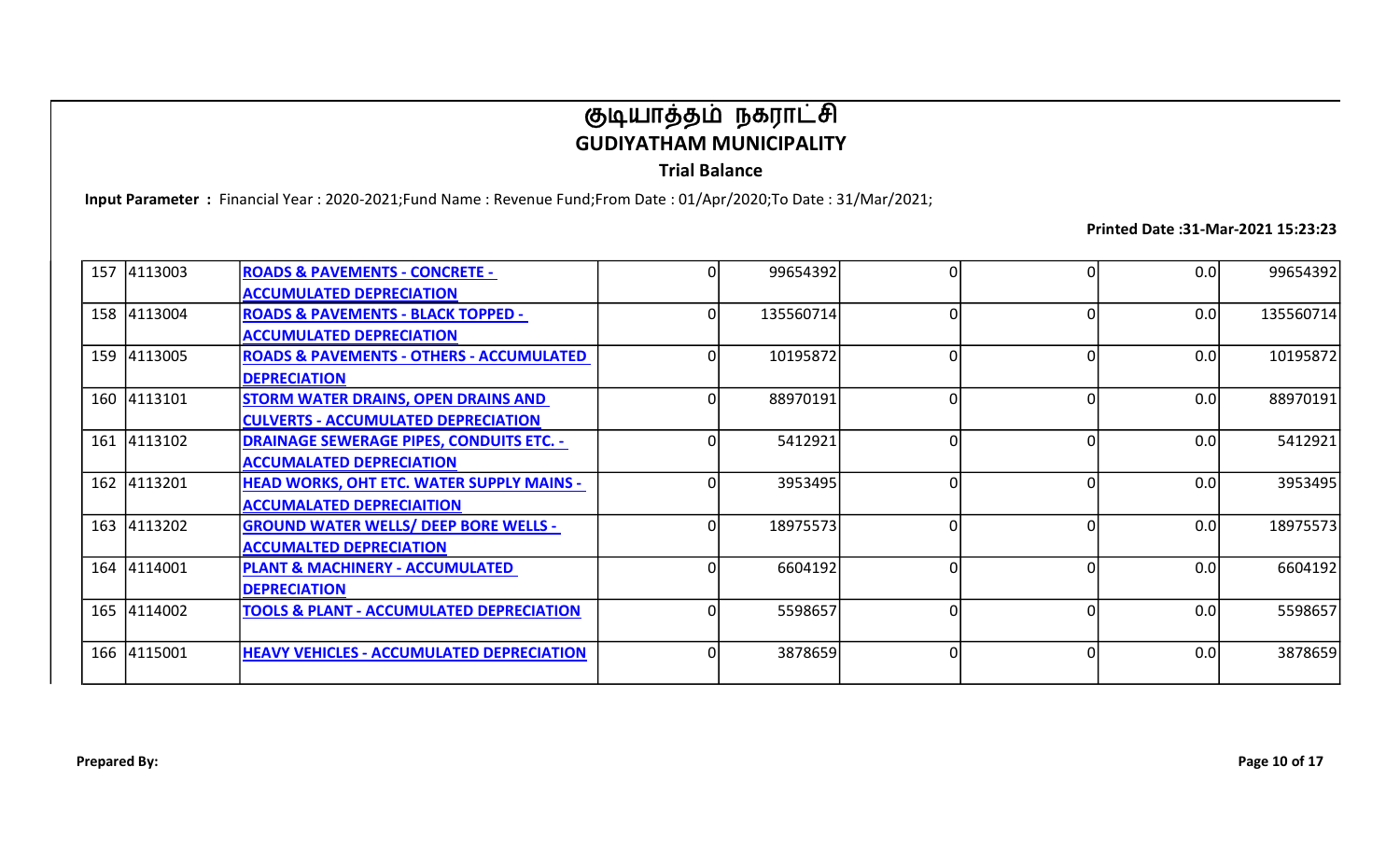Trial Balance

Input Parameter : Financial Year : 2020-2021;Fund Name : Revenue Fund;From Date : 01/Apr/2020;To Date : 31/Mar/2021;

| 167 4115002 | <b>LIGHT VEHICLES - ACCUMULATED DEPRECIATION</b>                                                        |           | 6160414  |            |         | 0.0        | 6160414  |
|-------------|---------------------------------------------------------------------------------------------------------|-----------|----------|------------|---------|------------|----------|
| 168 4115003 | <b>OTHER VEHICLES - ACCUMULATED DEPRECIATION</b>                                                        |           | 711245   |            |         | 0.0        | 711245   |
| 169 4117001 | <b>FURNITURE, FIXTURES &amp; FITTINGS -</b><br><b>ACCUMULATED DEPRECIATIONS</b>                         |           | 2508500  |            |         | 0.0        | 2508500  |
| 170 4117002 | <b>ELECTIRCAL INSTALLATIONS - LAMPS &amp; TUBE</b><br><b>LIGHTS FITTINGS - ACCUMULATED DEPRECIATION</b> | 0         | 20566815 |            | n       | 0.0        | 20566815 |
| 171 4118001 | <b>PUBLIC FOUNTAINS - ACCUMLATED</b><br><b>DEPRECIATION</b>                                             |           | 107620   |            |         | 0.0        | 107620   |
| 172 4121001 | <b>PROJECTS - IN - PROGRESS ACCOUNT</b>                                                                 | 13497407  |          | 10481474   |         | 23978881   | 0.0      |
| 173 4122001 | <b>PROJECTS - IN - PROGRESS ACCOUNT</b>                                                                 | 127542232 |          | 105914707  |         | 233456939  | 0.0      |
| 174 4208001 | <b>FIXED DEPOSIT</b>                                                                                    | 30000000  |          | 105000000  |         | 135000000  | 0.0      |
| 175 4311001 | <b>PROPERTY TAX - RECOVERABLE - RESIDENTIAL -</b><br><b>CURRENT</b>                                     |           |          | 7652281.27 | 2837476 | 4814805.27 | 0.0      |
| 176 4311002 | <b>PROPERTY TAX - RECOVERABLE - COMMERCIAL -</b><br><b>CURRENT</b>                                      |           |          | 3820863.65 | 1982976 | 1837887.65 | 0.0      |
| 177 4311003 | <b>Property Tax - Recoverable - Industrial - Current</b>                                                |           |          | 107921.52  | 59876   | 48045.52   | 0.0      |
|             |                                                                                                         |           |          |            |         |            |          |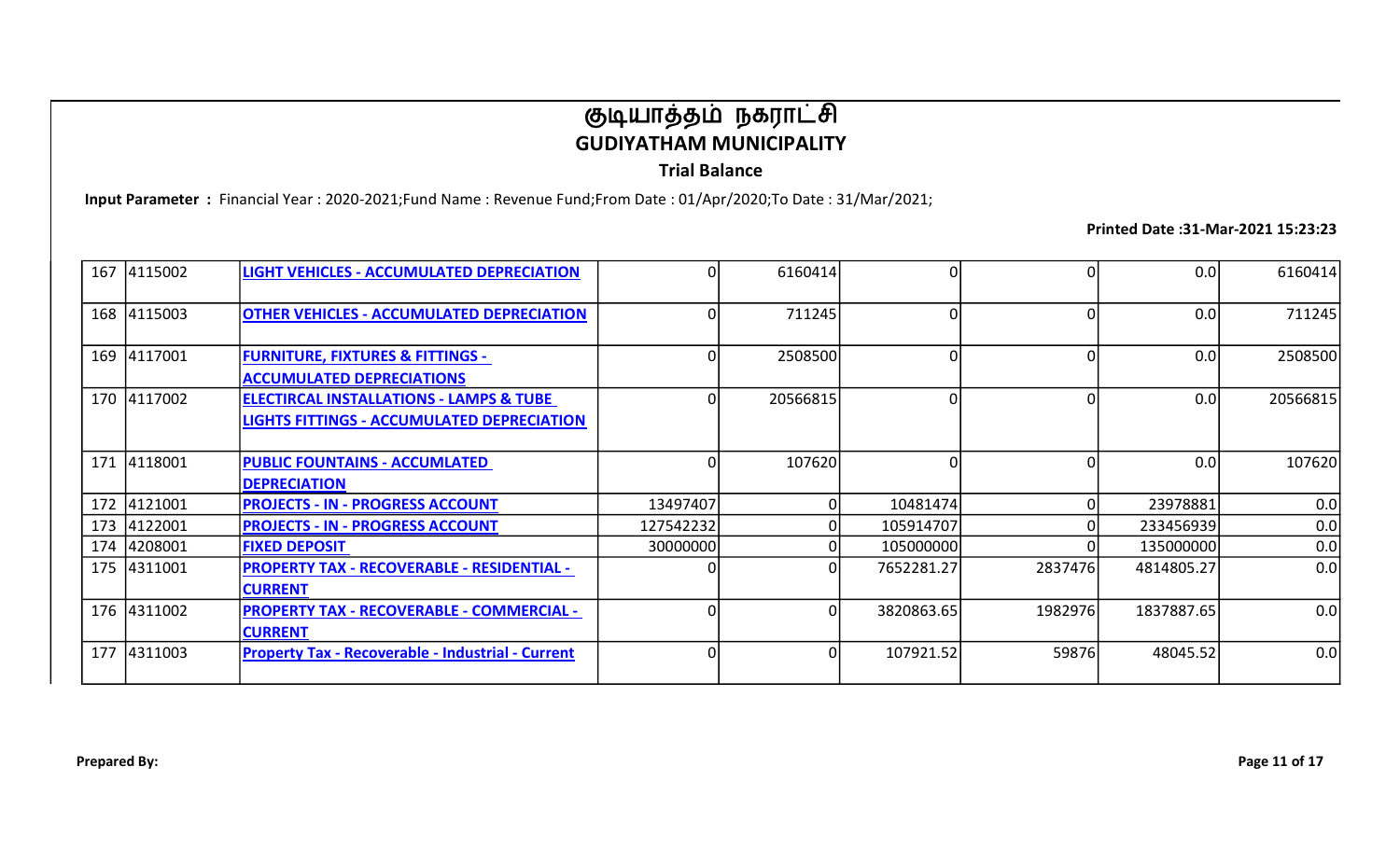Trial Balance

Input Parameter : Financial Year : 2020-2021;Fund Name : Revenue Fund;From Date : 01/Apr/2020;To Date : 31/Mar/2021;

| 178 4311004 | <b>Property Tax - Recoverable - Vacant sites - Current</b>                           |          | 1200270.48 | 57579   | 1142691.48 | 0.0    |
|-------------|--------------------------------------------------------------------------------------|----------|------------|---------|------------|--------|
| 179 4311006 | <b>Property Tax - Recoverable - Residential - Arrears</b>                            | 7163809  | 43634      | 1148563 | 6058880    | 0.0    |
| 180 4311007 | <b>Property Tax - Recoverable - Commercial - Arrears</b>                             | 686358   | 122090     | 314251  | 494197     | 0.0    |
| 181 4311008 | <b>Property Tax - Recoverable - Industrial - Arrears</b>                             | 11762    |            | 5380    | 6382       | 0.0    |
| 182 4311009 | <b>Property Tax - Recoverable - Vacant sites - Arrears</b>                           | 693235   | 5868620    | 531208  | 6030647    | 0.0    |
| 183 4311903 | <b>PROFESSION TAX - RECOVERABLE - CURRENT</b>                                        |          | 3900812    | 3773674 | 127138     | 0.0    |
| 184 4311904 | <b>PROFESSION TAX - RECOVERABLE - ARREARS</b>                                        | 4936541  | 5940       | 705468  | 4237013    | 0.0    |
| 185 4311907 | <b>Water Supply and Drainage Tax - Recoverable -</b><br><b>Residential - Current</b> |          |            | 243613  | 0.0        | 243613 |
| 186 4311908 | <b>Water Supply and Drainage Tax - Recoverable -</b><br><b>Commercial - Current</b>  |          |            | 89889   | 0.0        | 89889  |
| 187 4311909 | <b>Water Supply and Drainage Tax - Recoverable -</b><br><b>Industrial - Current</b>  | 0        |            | 1658    | 0.0        | 1658   |
| 188 4311912 | <b>Water Supply and Drainage Tax - Recoverable -</b><br><b>Residential - Arrears</b> | $\Omega$ |            | 91297   | 0.0        | 91297  |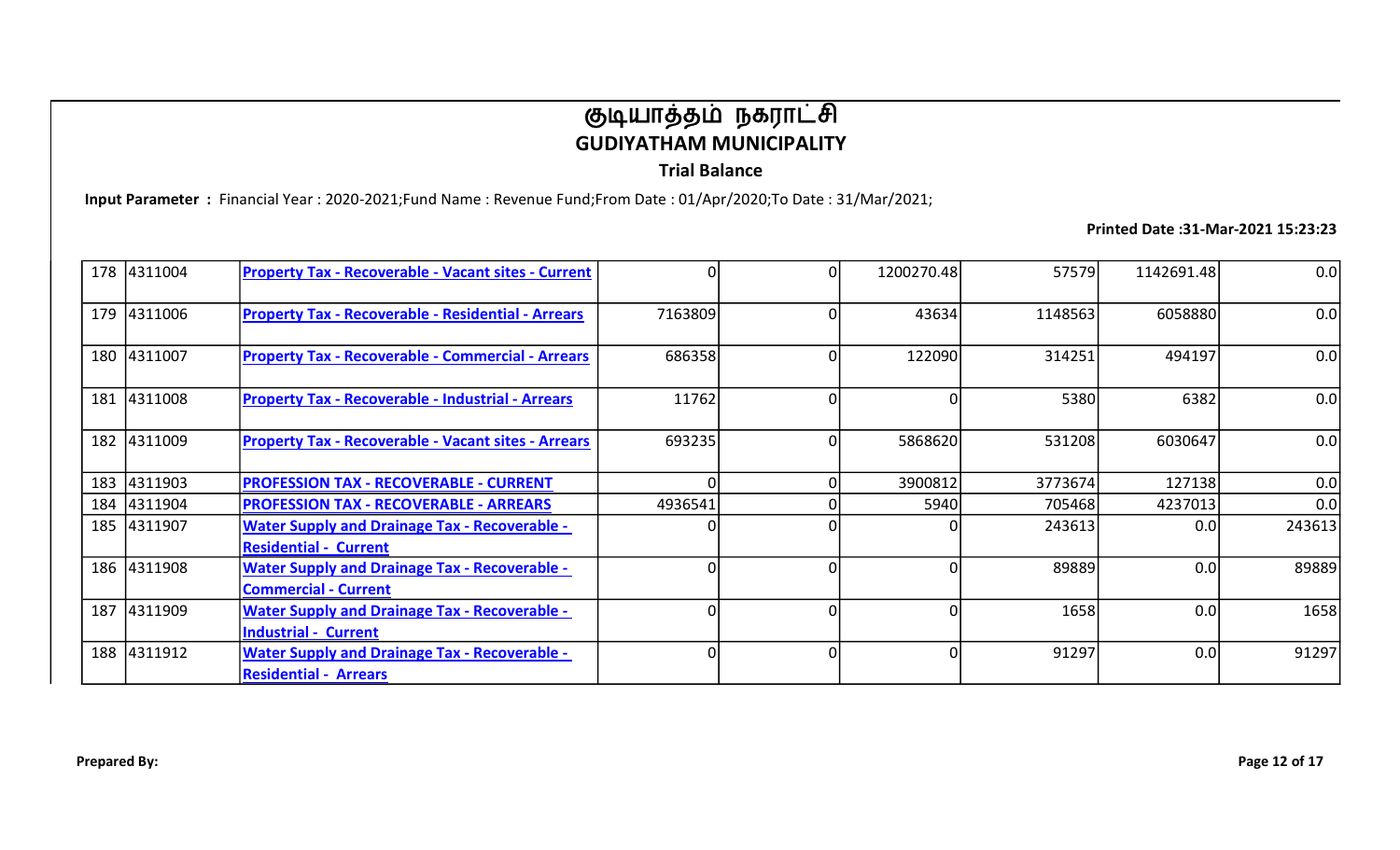Trial Balance

Input Parameter : Financial Year : 2020-2021;Fund Name : Revenue Fund;From Date : 01/Apr/2020;To Date : 31/Mar/2021;

| 189 4311913 | <b>Water Supply and Drainage Tax - Recoverable -</b><br><b>Commercial - Arrears</b> |          |         | 5089    | 0.0              | 5089    |
|-------------|-------------------------------------------------------------------------------------|----------|---------|---------|------------------|---------|
| 190 4311917 | <b>Education Tax - Recoverable - Residential - Current</b>                          |          |         | 121803  | 0.0 <sub>l</sub> | 121803  |
| 191 4311918 | <b>Education Tax - Recoverable - Commercial -</b><br><b>Current</b>                 |          |         | 44943   | 0.0              | 44943   |
| 192 4311919 | <b>Education Tax - Recoverable - Industrial - Current</b>                           | $\Omega$ |         | 828     | 0.0              | 828     |
| 193 4311921 | <b>Education Tax - Recoverable - Residential - Arrears</b>                          |          |         | 45649   | 0.0 <sub>l</sub> | 45649   |
| 194 4311922 | <b>Education Tax - Recoverable - Commercial -</b><br><b>Arrears</b>                 |          |         | 2541    | 0.0              | 2541    |
| 195 4313007 | <b>SWM USER CHARGES RECOVERABLE - CURRENT</b>                                       | 1238289  | 5322840 | 2388272 | 4172857          | 0.0     |
| 196 4313008 | <b>SWM USER CHARGES RECOVERABLE - ARREAR</b>                                        | 1280076  |         | 1060261 | 219815           | 0.0     |
| 197 4314001 | LEASE AMOUNT - RECOVERABLE - CURRENT                                                |          |         | 8082407 | 0.0              | 8082407 |
| 198 4314002 | <b>LEASE AMOUNT - RECOVERABLE - ARREARS</b>                                         | 1631473  |         | 2108827 | 0.0              | 477354  |
| 199 4314022 | <b>TRACK RENT RECOVERABLE - ARREARS</b>                                             | 2845265  |         |         | 2845265          | 0.0     |
| 200 4314032 | <b>SURVEY FEES RECEIVABLE</b>                                                       | 8299     | o       |         | 8299             | 0.0     |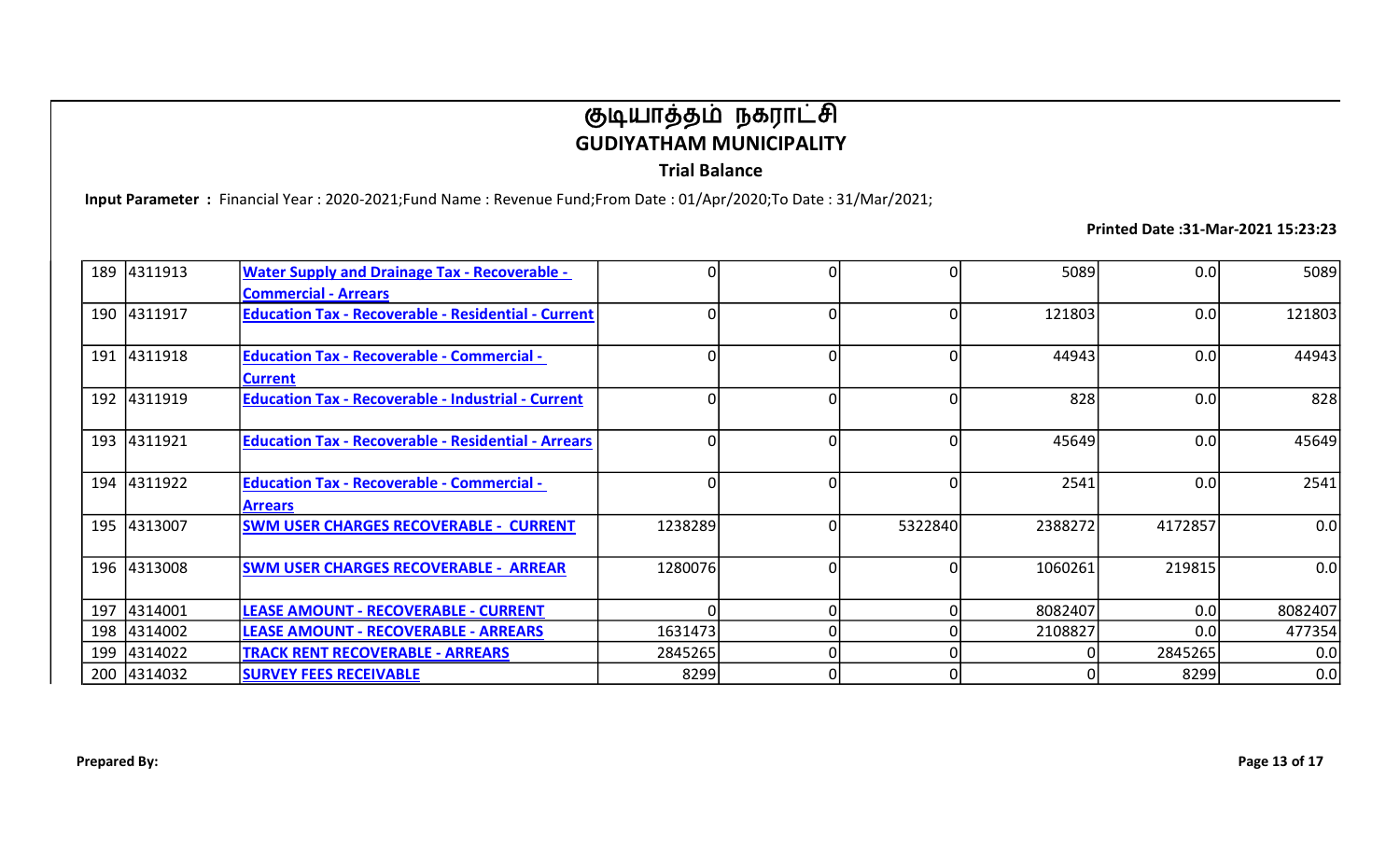Trial Balance

Input Parameter : Financial Year : 2020-2021;Fund Name : Revenue Fund;From Date : 01/Apr/2020;To Date : 31/Mar/2021;

|     | 201 4314035 | <b>ROAD CUT RESTORATION - OTHERS -</b>         | 111000     |          |             | 0          | 111000    | 0.0         |
|-----|-------------|------------------------------------------------|------------|----------|-------------|------------|-----------|-------------|
|     |             | <b>RECOVERABLE</b>                             |            |          |             |            |           |             |
|     | 202 4501001 | <b>Cash Account</b>                            |            |          | 34629745    | 34629211   | 534       | 0.0         |
| 203 | 4502001     | <b>Cheque Account</b>                          |            |          | 10710414    | 10710414   | 0.0       | 0.0         |
| 204 | 4502101     | <b>RF-COLL. A/C-CB-950101040473</b>            |            | 65541.81 | 35376912    | 141990997  | 0.0       | 106679626.8 |
|     | 205 4502102 | RF-REC&PAY-DEPOSIT-CB-A/C NO-950101040476      | 4364334.52 |          | 12189664.48 | 11482313   | 5071686   | 0.0         |
|     | 206 4502103 | RF-REC&PAY-IDSMT-SBI-A/C NO.10995851262        | 203595.18  |          |             |            | 203595.18 | 0.0         |
|     |             |                                                |            |          |             |            |           |             |
|     | 207 4502104 | RF-REC&PAY-LIB.CESS-CB-A/C NO.950101040477     | 1255380.52 |          | 972825      | 1294120.52 | 934085    | 0.0         |
|     |             |                                                |            |          |             |            |           |             |
|     | 208 4502105 | <b>RF-REC&amp;PAY SERIVICE TAX-CB-A/C</b>      | 1695757.69 |          | 3302999     | 4339014.69 | 659742    | 0.0         |
|     |             | NO.950101040479                                |            |          |             |            |           |             |
|     | 209 4502106 | TRY-REC&PAY-MGF-1-SBI-A/C NO.10996060891       | 216053     |          |             |            | 216053    | 0.0         |
|     |             |                                                |            |          |             |            |           |             |
|     | 210 4502107 | <b>RF-PAYMENT-CB-A/C NO.950101040474</b>       | 3238017.4  |          | 125833780   | 128961266  | 110531.4  | 0.0         |
|     | 211 4502109 | <b>RF-REC&amp;PAY-TRY-UNSPENT LOAN-SBI-A/C</b> | 906388     |          |             |            | 906388    | 0.0         |
|     |             | NO.10996060915                                 |            |          |             |            |           |             |
|     | 212 4502111 | RF-REC&PAY-TRY-T-DEPOSIT-SBI-A/C               |            |          | 2248905     |            | 2248905   | 0.0         |
|     |             | NO.10996060926                                 |            |          |             |            |           |             |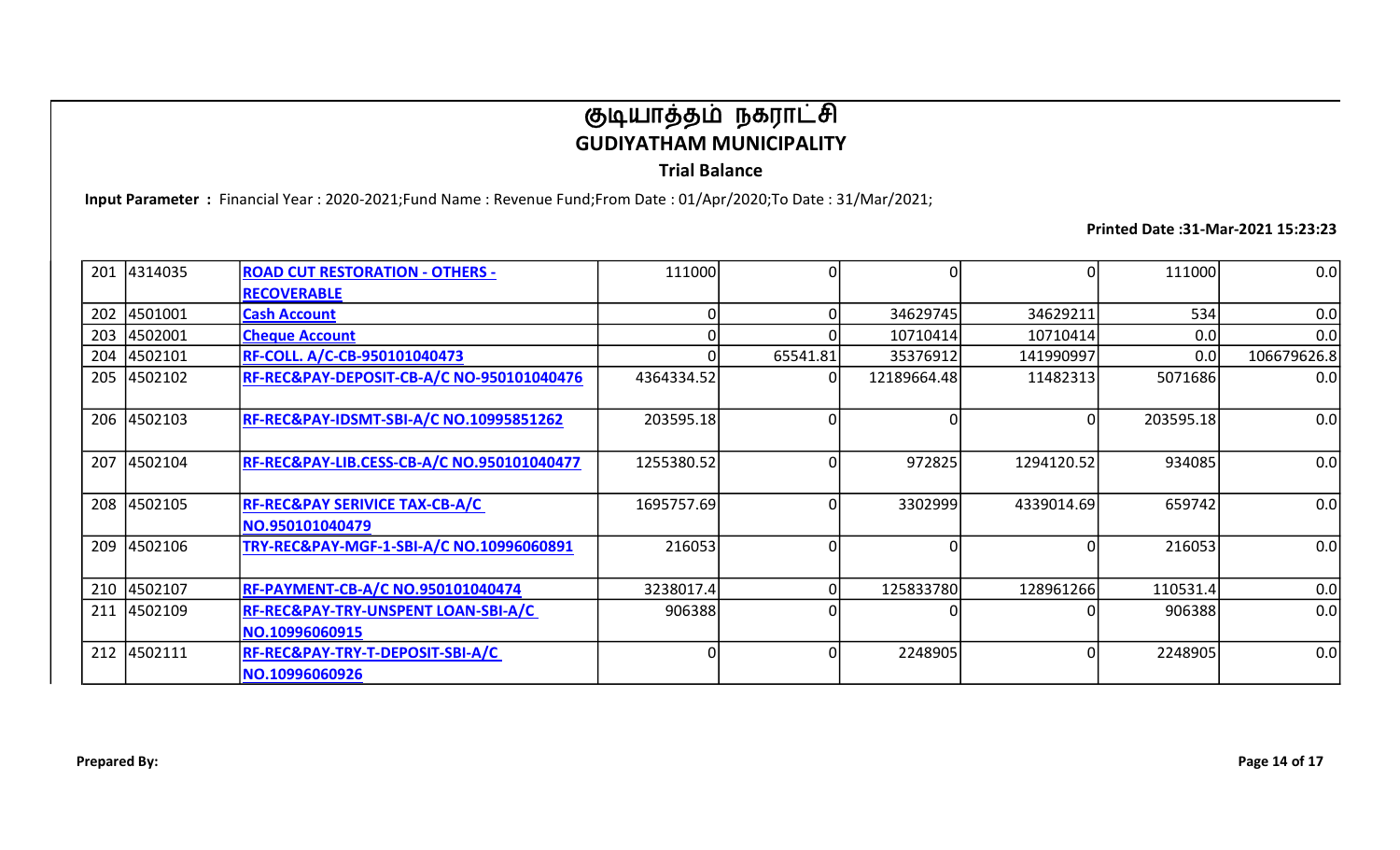Trial Balance

Input Parameter : Financial Year : 2020-2021;Fund Name : Revenue Fund;From Date : 01/Apr/2020;To Date : 31/Mar/2021;

|     | 213 4502112 | WS-REC&PAY-WSP-CB-A/C NO.950101040481                          | 0         | 79502620  | 0           | 79502620   | 0.0        |
|-----|-------------|----------------------------------------------------------------|-----------|-----------|-------------|------------|------------|
|     | 214 4502114 | FF-REC&PAY-AMMA UNAVAGAM-IB-A/C<br>NO.6264183342               | 207909    | 3266157   | 3380623     | 93443      | 0.0        |
|     | 215 4502115 | RF-REC&PAY-SPF-CB-A/C NO.0950101013501                         | 47671     |           | 117267      | 0.0        | 69596      |
|     | 216 4502121 | RF SWM COLLECTION CB 950101040480                              | 1271080.5 | 3386188.5 | 4087776     | 569493     | 0.0        |
|     | 217 4502501 | <b>ONLINE COLLECTION-A/C-500101010962665 - CUB</b>             | 712133.14 | 3463624   |             | 4175757.14 | 0.0        |
|     | 218 4502502 | <b>RF COLLECTION ON LINE A/C-500101010962665</b><br><b>CUB</b> | 0         | 11548.89  | 4900000     | 0.0        | 4888451.11 |
|     | 219 4502601 | ONLINE COLLECTION A/C-500101010962665 CUB                      | 247294    | 698115    |             | 945409     | 0.0        |
|     | 220 4504101 | SFC ROAD(SCH)-SBI-A/C NO.10995858892                           | 2762.81   |           |             | 2762.81    | 0.0        |
| 221 | 4504102     | MUDF-SCHEME-SBI-A/C NO.10995859067                             | 61082.27  |           |             | 61082.27   | 0.0        |
| 222 | 4504103     | MP FUND-SCH-CB-A/C NO.0950101014419                            | 788798    |           |             | 788798     | 0.0        |
| 223 | 4504104     | <b>IUDM-SCHEME-CB-A/C NO.0950101029809</b>                     | 776138    | 20537629  | 21101915    | 211852     | 0.0        |
| 224 | 4504105     | <b>SSS-SCHEME-CB-A/C NO.0950101031756</b>                      | 171134    | 3710      |             | 174844     | 0.0        |
| 225 | 4504106     | O&M-IGF-CB-A/C NO.0950101032169                                | 59330     |           |             | 59330      | 0.0        |
|     | 226 4504107 | EOD-SCHEME-CBI-A/C NO.3189409889                               | 8631.76   |           |             | 8631.76    | 0.0        |
| 227 | 4504108     | SPL-ROAD-SCHEME-IOB-A/C<br>NO.002701000022555                  | 124514.37 | 33088906  | 33417770.24 | 0.0        | 204349.87  |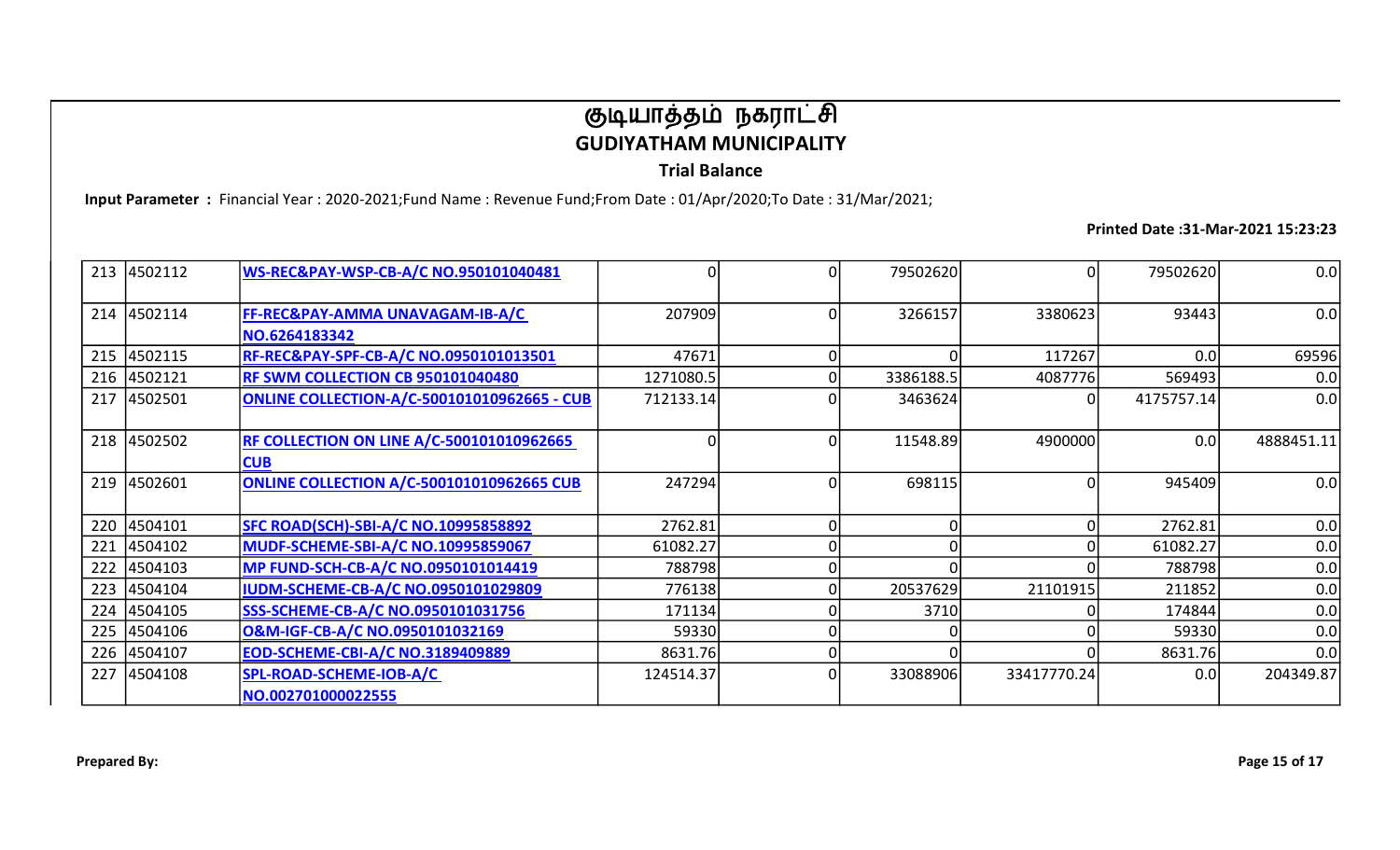Trial Balance

Input Parameter : Financial Year : 2020-2021;Fund Name : Revenue Fund;From Date : 01/Apr/2020;To Date : 31/Mar/2021;

|     | 228 4504110 | UNAPPROVAL LAYOUT(NSDP)                             | 4985899.7 | 1864765   | 6410420.93 | 440243.77        | 0.0       |
|-----|-------------|-----------------------------------------------------|-----------|-----------|------------|------------------|-----------|
| 229 | 4504111     | <b>WS-ESCROW - INTERNAL PLUMPING -A/C-CB-</b>       |           | 800000    | 2200000    | 0.0 <sub>l</sub> | 1400000   |
|     |             | 0950201001723                                       |           |           |            |                  |           |
|     | 230 4504112 | <b>RF-NULM - SUH A/C-CB-0950101041276</b>           | O         | 4625765   | 4618067    | 7698             | 0.0       |
|     | 231 4504113 | FLAGDAY COLLECTTION - A/C-FB-20080100090073         |           | 30022677  | 30000000   | 22677            | 0.0       |
|     |             |                                                     |           |           |            |                  |           |
|     | 232 4504201 | MLA FUND-SCHEME-CUB-A/C                             | 769552    | 1868752   | 1661250    | 977054           | 0.0       |
|     |             | NO.500101010839505                                  |           |           |            |                  |           |
|     | 233 4504202 | <b>SBM-SCHEME-ICICI-A/C NO.191301000350</b>         | 9498828   | 71204555  | 124097524  | 0.0              | 43394141  |
| 234 | 4504204     | NULM-SUSV-SCHE-AXIS BANK-A/C                        | 117249    |           |            | 117249           | 0.0       |
|     |             | NO.916010083860569                                  |           |           |            |                  |           |
|     | 235 4504205 | NULM-SUSV-SCHE-ICICI BANK-A/C                       | 12271     |           |            | 12271            | 0.0       |
|     |             | NO.191301000428                                     |           |           |            |                  |           |
|     | 236 4506101 | <b>SFC-GRANT-REC&amp;PAY-CB-A/C NO.950101040475</b> | 468110.5  | 122901586 | 125699163  | 0.0              | 2329466.5 |
|     |             |                                                     |           |           |            |                  |           |
|     | 237 4506102 | 12TH FIN-COM-REC&PAY-SBI-A/C                        |           | 1200000   |            | 1200000          | 0.0       |
|     |             | NO.10995851353.                                     |           |           |            |                  |           |
|     | 238 4506103 | 14TH CFC-REC&PAY-CANARA-A/C                         | $\Omega$  | 31673838  | 32840243   | 0.0              | 1166405   |
|     |             | NO.0950101041412                                    |           |           |            |                  |           |
|     | 239 4601001 | <b>FESTIVAL ADVANCE</b>                             | 852525    | 1180000   | 1233000    | 799525           | 0.0       |
|     | 240 4601002 | <b>EDUCATION ADVANCE</b>                            | 400       |           |            | 400              | 0.0       |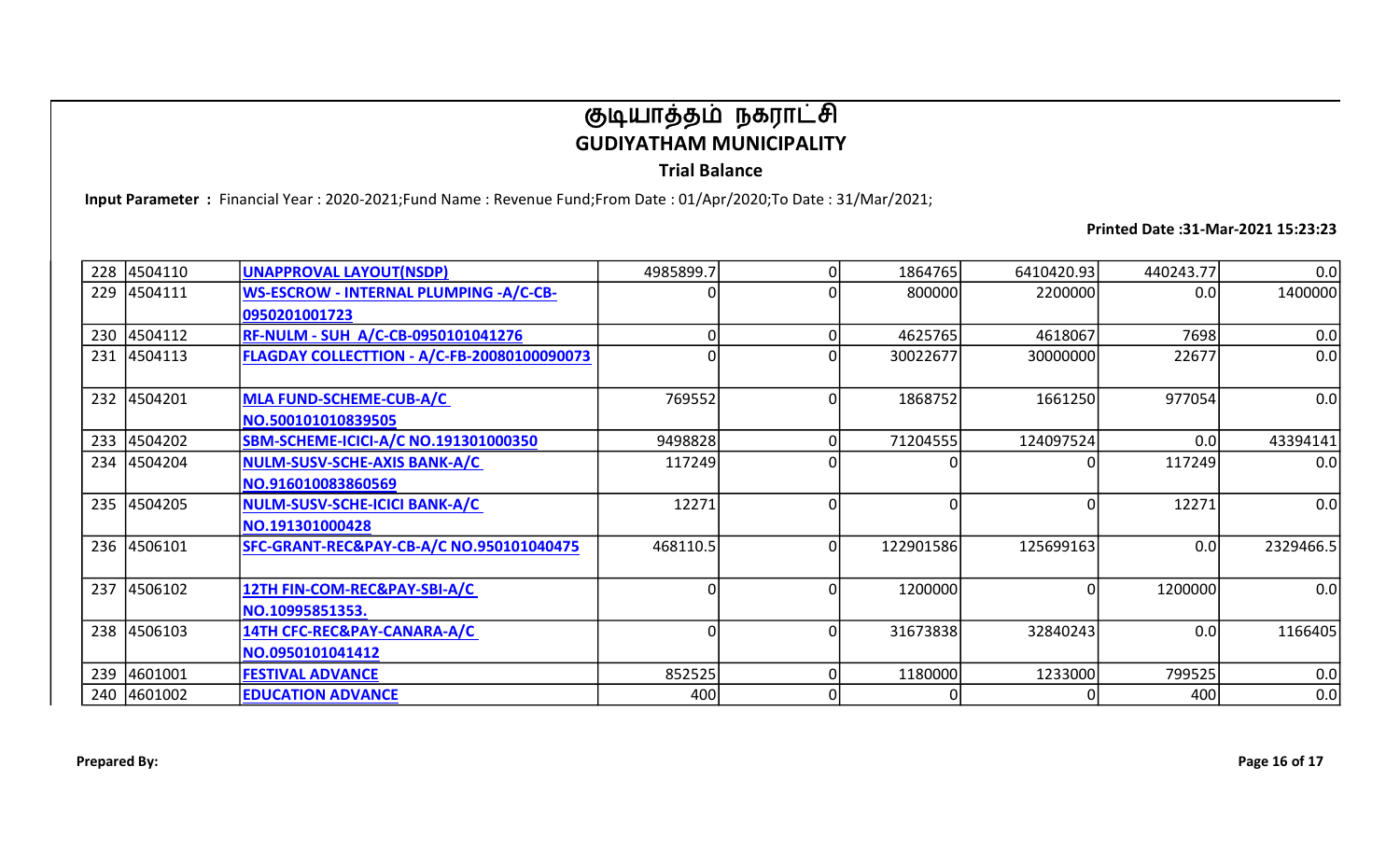Trial Balance

Input Parameter : Financial Year : 2020-2021;Fund Name : Revenue Fund;From Date : 01/Apr/2020;To Date : 31/Mar/2021;

| 241 4601003 | <b>TOUR ADVANCE</b>                        | 64781   |       | 64781   | 0.0 |
|-------------|--------------------------------------------|---------|-------|---------|-----|
| 242 4601004 | <b>ADVANCE OF PAY AND T.A. ON TRANSFER</b> | 1000    |       | 1000    | 0.0 |
| 243 4601007 | <b>IMOTORCYCLE ADVANCE</b>                 | 4200    |       | 4200    | 0.0 |
| 244 4601009 | <b>IMARRIAGE ADVANCE</b>                   | 8615    |       | 8615    | 0.0 |
| 245 4601012 | <b>Staff Advance</b>                       | 1147185 |       | 1147185 | 0.0 |
| 246 4605004 | <b>IMMEDIATE RELIEF - ADVANCE</b>          | 7000    | 50000 | 57000   | 0.0 |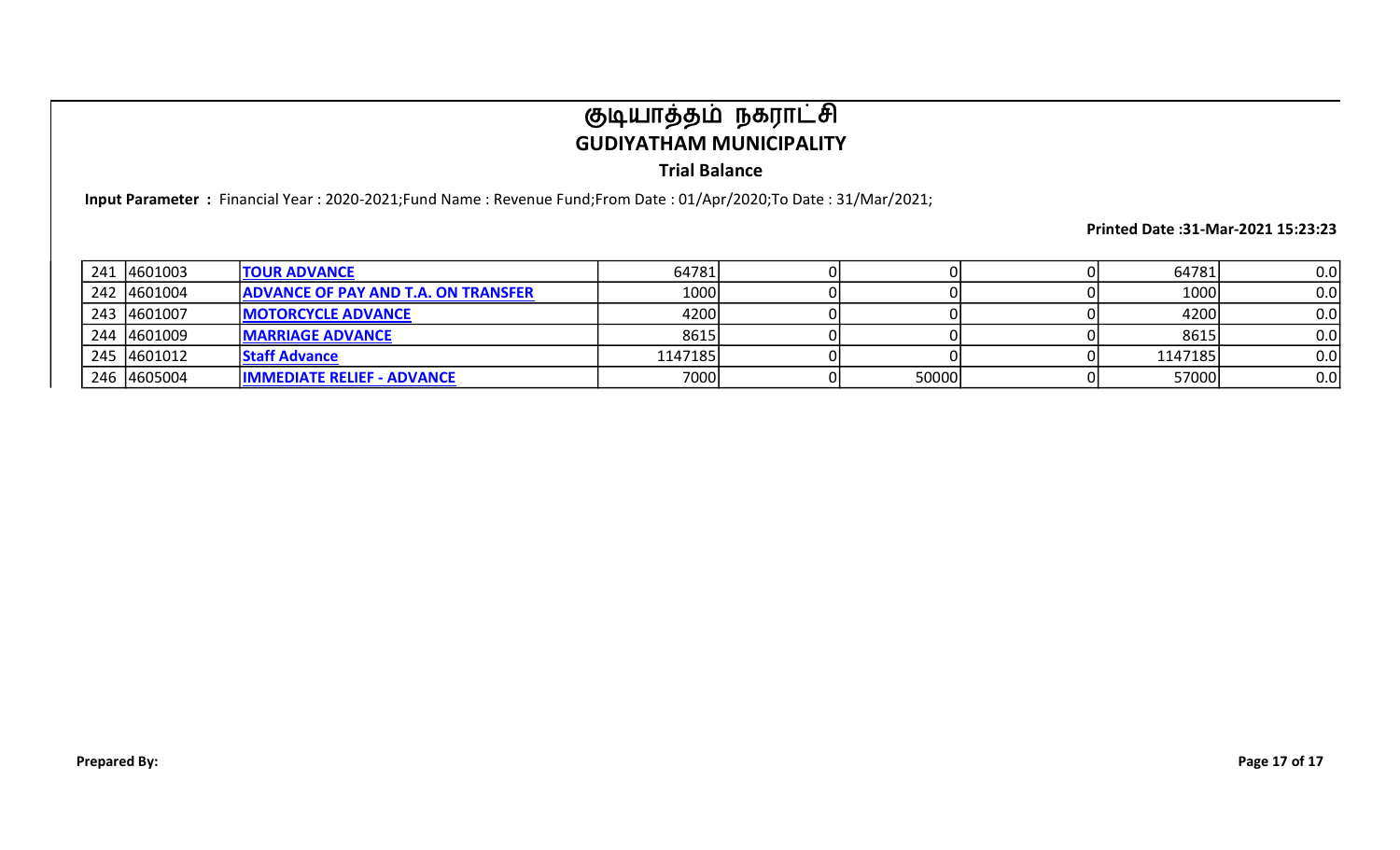**Trial Balance** 

aput Parameter: Financial Year: 2020-2021;Fund Name: Revenue Fund;From Date: 01/Apr/2020;To Date: 31/Mar/2021;

 $25^\circ$ 

Printed Date:31-Mar-2021 15:23:23

豇

|    | 151 4702001 | PAYABLE TO WATER SUPPLY AND DRINAGE FUND      | 3909031                |               | 17800000      |               | 21709031               | 0.0           |
|----|-------------|-----------------------------------------------|------------------------|---------------|---------------|---------------|------------------------|---------------|
|    | 52 4702002  | <b>PAYABLE TO ELEMENTARY EDUCATION FUND</b>   |                        | 1488572       |               |               | 0.0                    | 1488572       |
| 53 | 4702004     | <b>RECEIVABLE FROM WATER SUPPLY FUND</b>      | 208728069              |               |               |               | 208728069              | 0.0<br>0.0    |
|    | 54 4702006  | <b>RECEIVABLE FROM GENERAL FUND</b><br>Totall | 17265<br>2291993045.36 | 2291993045.36 | 1320661979.17 | 1320661979.17 | 17265<br>2805567989.63 | 2805567989.63 |

**COMMISSIONER Gudiyattam Municipality.**  $\tilde{\mathcal{S}}$ Page 16 of 16  $1.4.21$ 

pared By: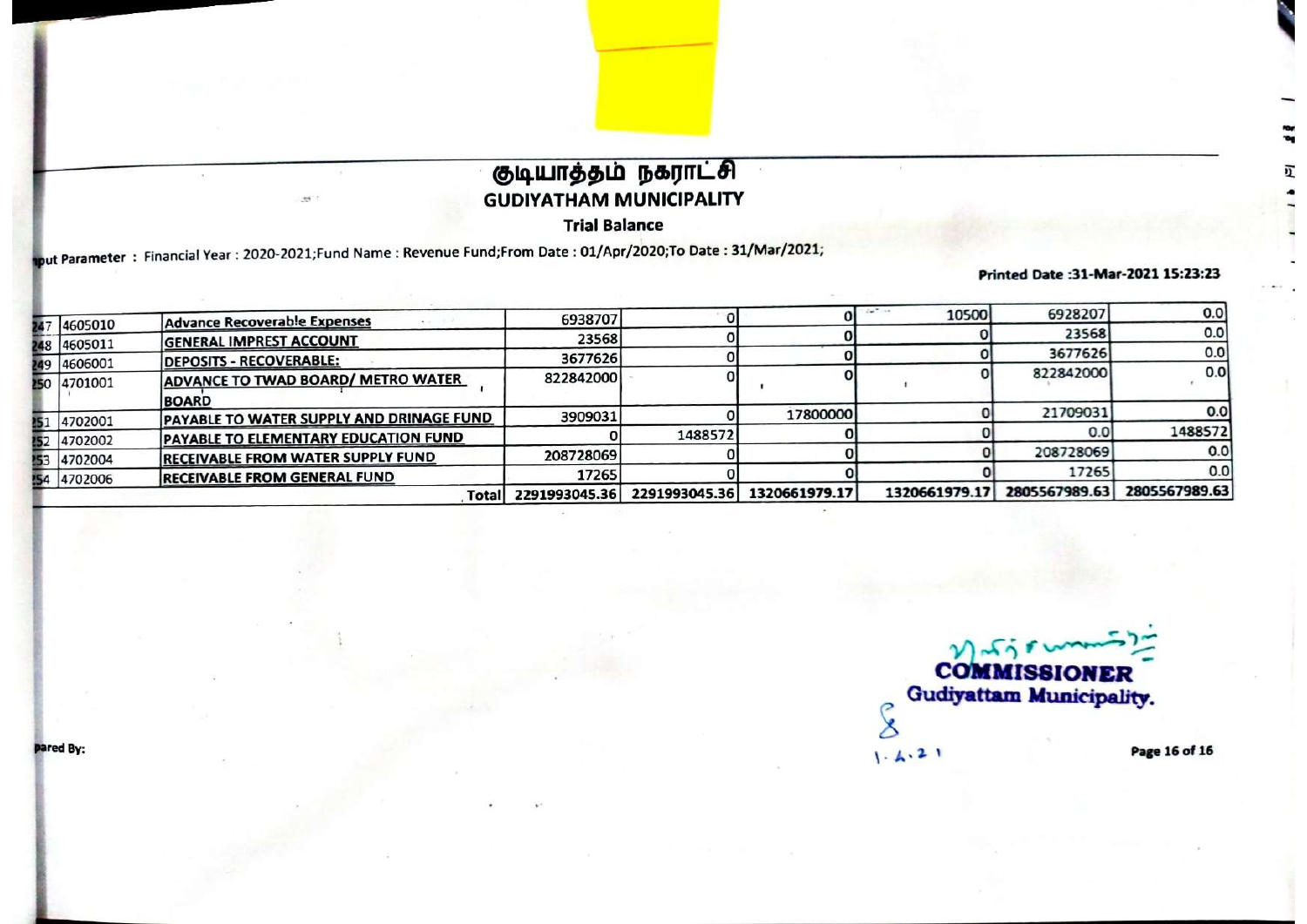### **GUDIYATHAM MUNICIPALITY** குடியாத்தம் நகராட்சி

### **Income And Expenditure Statement**

Input Parameter: Financial Year: 2020-2021;Fund Name: Revenue Fund;From Date: 01/Apr/2020;To Date: 31/Mar/2021;

Generated Date : 31-Mar-2021 15:26

| <b>Code No</b> | Description of items                             | <b>Shedule No.</b> | <b>Current Year Amount(3)</b> | <b>Previous Year Amount(R)</b> |
|----------------|--------------------------------------------------|--------------------|-------------------------------|--------------------------------|
|                |                                                  | Income             |                               |                                |
| 110            | <b>Tax Revenue</b>                               | $1-1$              | 16682148.92                   |                                |
| 120            | <b>Assigned Revenues &amp; Compensations</b>     | $I - 2$            | 5300136                       |                                |
| 130            | <b>Rental Income from Municipal Properties</b>   | $1-3$              | 8100                          |                                |
| 140            | <b>Fees &amp; User Charges</b>                   | $I-4$              | 11982491                      |                                |
| 150            | Sale & Hire Charges                              | $1-5$              | 837129                        |                                |
| 160            | Revenue Grants, Contribution and Subsidies       | $I-6$              | 246316914                     |                                |
| 171            | <b>Interest Earned</b>                           | $I-8$              | 1130863.87                    |                                |
| 180            | Other Income                                     | $I-9$              | 1967399                       |                                |
|                |                                                  | <b>Total</b>       | 284225181.8                   |                                |
|                |                                                  | <b>Expenditure</b> |                               |                                |
| 210            | <b>Establishment Expenses</b>                    | $1 - 10$           | 115015858                     | 0                              |
| 220            | <b>Administrative Expenses</b>                   | $1 - 11$           | 5128690                       | 0                              |
| 230            | <b>Operations &amp; Maintenance</b>              | $1 - 12$           | 72215204                      | 0                              |
| 240            | <b>Interest &amp; Finance Charges</b>            | $1 - 13$           | 7942.38                       | 0                              |
| 250            | <b>Programme Expenses</b>                        | $1 - 14$           | 183868                        |                                |
| 260            | <b>Grants, Contribution and Subsidies</b>        | $1 - 15$           | 282500                        |                                |
| 280            | <b>Prior Period Item</b>                         | $1 - 18$           | $-6040284$                    |                                |
|                |                                                  | <b>Total</b>       | 186793778.4                   |                                |
|                | 3109002-Gross Surplus of Income over Expenditure |                    | 97431403.41                   |                                |

Mrstrus **COMMISSIONER Gudiyattam Municipality.**  $O_{1-h(2)}$ 

Page 1 of 1

Generated By: 7070005

 $-20.84.1$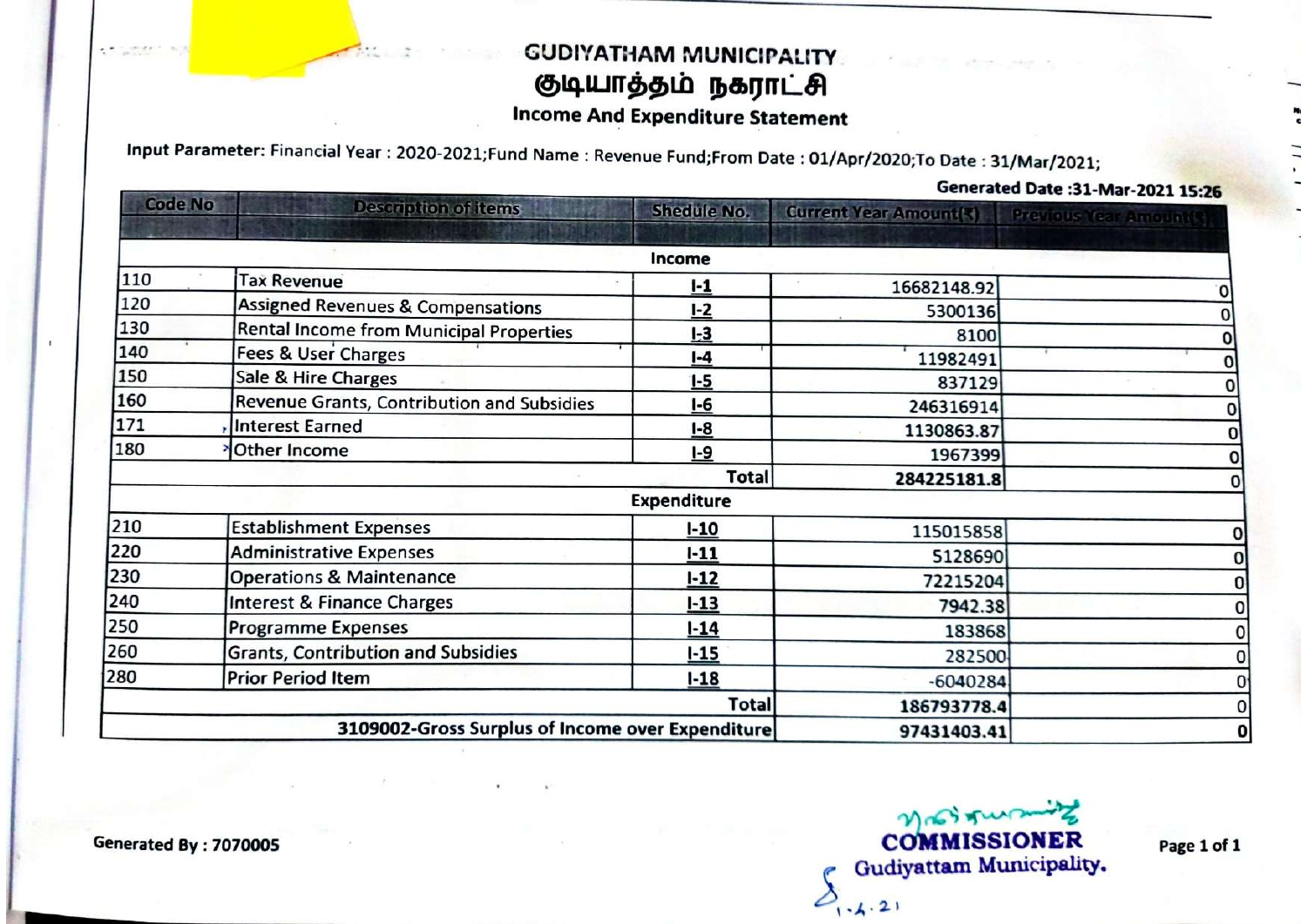### GUDIYATHAM MUNICIPALITY குடியாத்தம் நகராட்சி

#### Income And Expenditure Statement

Input Parameter: Financial Year : 2020-2021;Fund Name : Revenue Fund;From Date : 01/Apr/2020;To Date : 31/Mar/2021;

#### Generated Date :31-Mar-2021 15:21

| <b>Code No</b> | <b>Description of items</b>                                      | <b>Current Year Amount</b> | <b>Previous Year Amount</b> |
|----------------|------------------------------------------------------------------|----------------------------|-----------------------------|
|                |                                                                  |                            |                             |
|                | <b>Income</b>                                                    |                            |                             |
| 1100101        | <b>PROPERTY TAX - RESIDENTIAL</b>                                | 7652281.27                 | ი                           |
| 1100102        | <b>PROPERTY TAX - COMMERCIAL</b>                                 | 3820863.65                 |                             |
| 1100103        | Property Tax - Industrial                                        | 107921.52                  | 0                           |
| 1100104        | <b>Property Tax - Vacant Sites</b>                               | 1200270.48                 | 0                           |
| 1101001        | <b>PROFESSIONAL TAX</b>                                          | 3900812                    | 0                           |
| 1201001        | DUTY ON TRANSFER OF PROPERTY                                     | 5300136                    | ი                           |
| 1302001        | RENT ON BUILDINGS - STAFF QUARTERS                               | 8100                       | 0                           |
| 1401001        | CONTRACTORS/SUPPLIERS/LICENSED SURVEYORS/PLUMBERS/OTHERS         | 20000                      | ი                           |
| 1401003        | <b>BUILDING LICENCE FEES</b>                                     | 1990215                    | 0                           |
| 1401101        | D&O Trade Licence Fees                                           | 401032                     | 0                           |
| 1401103        | <b>BUILDING LICENCE FEES</b>                                     | 1568876                    | 0                           |
| 1401302        | <b>BIRTH &amp; DEATH CERTIFICATE FEES</b>                        | 277410                     | 0                           |
| 1401402        | <b>Plot Regulation Charges</b>                                   | 1857350                    |                             |
| 1401403        | <b>Other Development Charges</b>                                 | 363146                     | 0                           |
| 1402004        | <b>OTHER PENALTIES</b>                                           | 111862                     | 0                           |
| 1404004        | Contractors/Suppliers/Licensed Surveyors/Plumbers/Others-Renewal | 38060                      | 0                           |
| 1405010        | <b>SWM - USER CHARGES</b>                                        | 5322840                    | 0                           |
| 1407017        | <b>Property Tax Name Transfer Charges</b>                        | 14100                      | 0                           |
| 1407020        | Other Service/Administrative Charges                             | 17600                      | 0                           |
| 1408003        | Misc. Recoveries                                                 | 0                          | 0                           |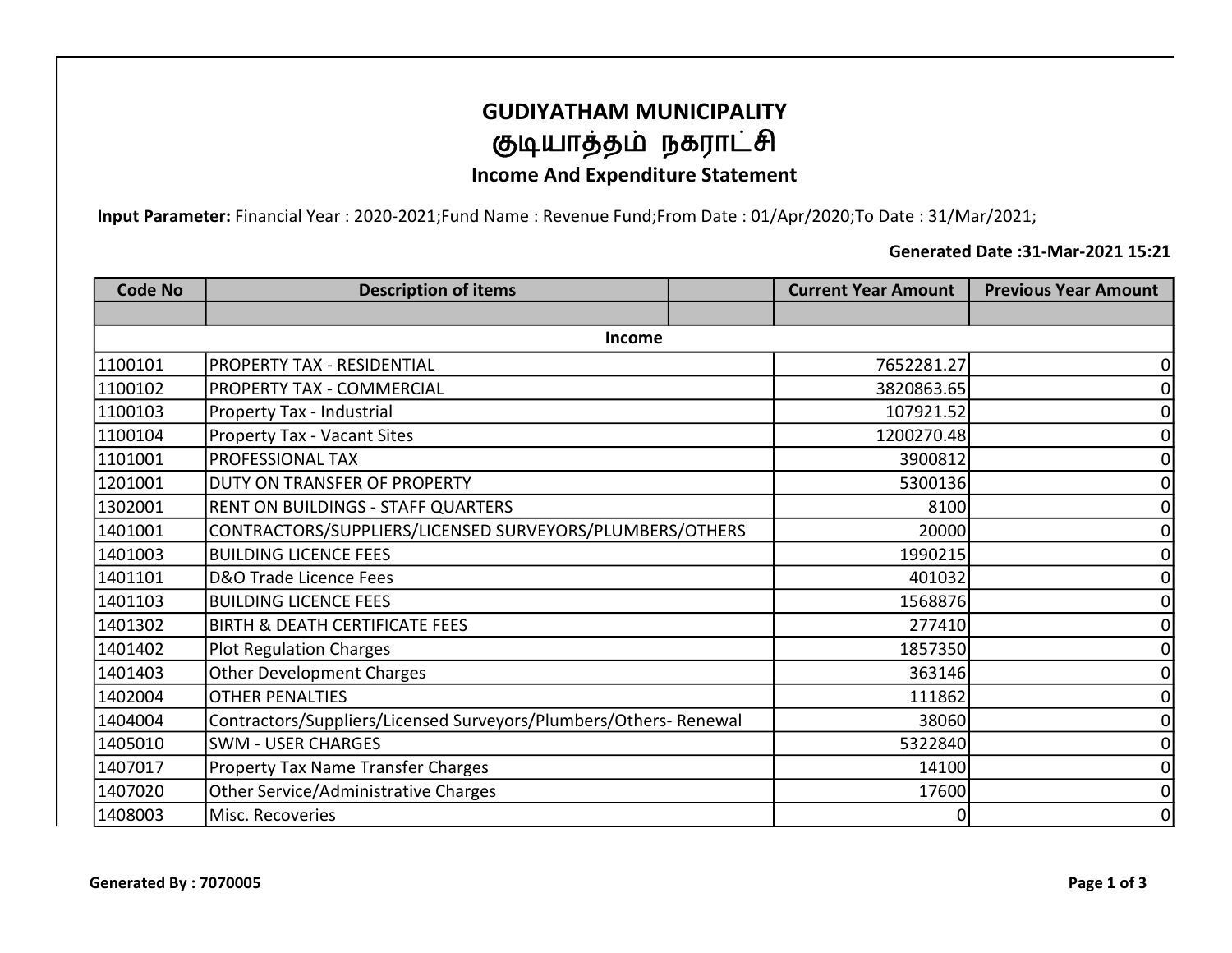| 1501003 | Amma Unavagam-Sale Of Food                                | 837129      | $\mathbf 0$    |
|---------|-----------------------------------------------------------|-------------|----------------|
| 1601001 | SPECIFIC MAINTENANCE GRANT- CONTRIBUTION FOR WATER SUPPLY | 5767000     | 0              |
| 1601003 | <b>GRANTS FROM STATE GOVERNMENT</b>                       | 92368278    | 0              |
| 1601004 | DEVOLUTION FUND (INCLUDING STATE FINANCE COMMISSION FUND) | 85831636    | $\Omega$       |
| 1601006 | M.L.A.FUND                                                | 1850000     | $\mathbf 0$    |
| 1603001 | <b>SCHEME GRANTS</b>                                      | 60500000    | $\Omega$       |
| 1711001 | <b>INTEREST FROM BANK</b>                                 | 1130863.87  | 0              |
| 1808001 | <b>OTHER INCOME</b>                                       | 1967399     | $\overline{0}$ |
|         | <b>Total</b>                                              | 284225181.8 | 0              |
|         | <b>Expenditure</b>                                        |             |                |
| 2101001 | PAY                                                       | 55681477    | 0              |
| 2101002 | <b>GRADE PAY</b>                                          | $\Omega$    | $\mathbf 0$    |
| 2101004 | <b>DEARNESS ALLOWANCE</b>                                 | 10232165    | 0              |
| 2101005 | <b>HOUSE RENT ALLOWANCE</b>                               | 2538195     | $\mathbf 0$    |
| 2101006 | CITY COMP. ALLOWANCE                                      | 2653        | $\overline{0}$ |
| 2101007 | <b>MEDICAL ALLOWANCE</b>                                  | 476939      | $\mathbf 0$    |
| 2101008 | <b>OTHER ALLOWANCE</b>                                    | 32597       | 0              |
| 2101011 | <b>BONUS</b>                                              | 411000      | 0              |
| 2102004 | <b>SUPPLY OF UNIFORMS</b>                                 | 114517      | 0              |
| 2102013 | SPECIAL PROVIDENT FUND CUM GRATUITY SCHEME                | 373268      | 0              |
| 2102014 | GROUP INSURANCE SCHEME - MANAGEMENT CONTRIBUTION          | 88440       | 0              |
| 2102015 | CPF MANAGEMENT CONTRIBUTION                               | 451104      | 0              |
| 2102019 | <b>CONVEYANCE ALLOWANCE</b>                               | 76351       | $\Omega$       |
| 2102020 | <b>WASHING ALLOWANCE</b>                                  | 229564      | $\mathbf 0$    |
| 2102022 | <b>Hill Allowance</b>                                     |             | $\Omega$       |
| 2103001 | <b>PENSIONS</b>                                           | 44257888    | 0              |
| 2104004 | <b>Pensioners Medical Aids</b>                            | 49700       | 0              |
| 2201004 | <b>MOTOR VEHICLE TAX</b>                                  | 67003       | $\mathbf 0$    |
| 2201101 | ELECTRICITY CONSUMPTION CHARGES FOR OFFICE BUILDINGS      | 84193       | $\Omega$       |
| 2201105 | <b>Computer Operatonal Expenses</b>                       | 781610      | $\mathbf 0$    |
| 2201201 | <b>TELEPHONE CHARGES</b>                                  | 314955      | $\mathbf 0$    |
| 2201203 | POSTAGE AND TELEGRAM AND FAX CHARGES                      | 10000       | $\mathbf 0$    |
| 2202101 | <b>STATIONERY AND PRINTING</b>                            | 411926      | $\mathbf 0$    |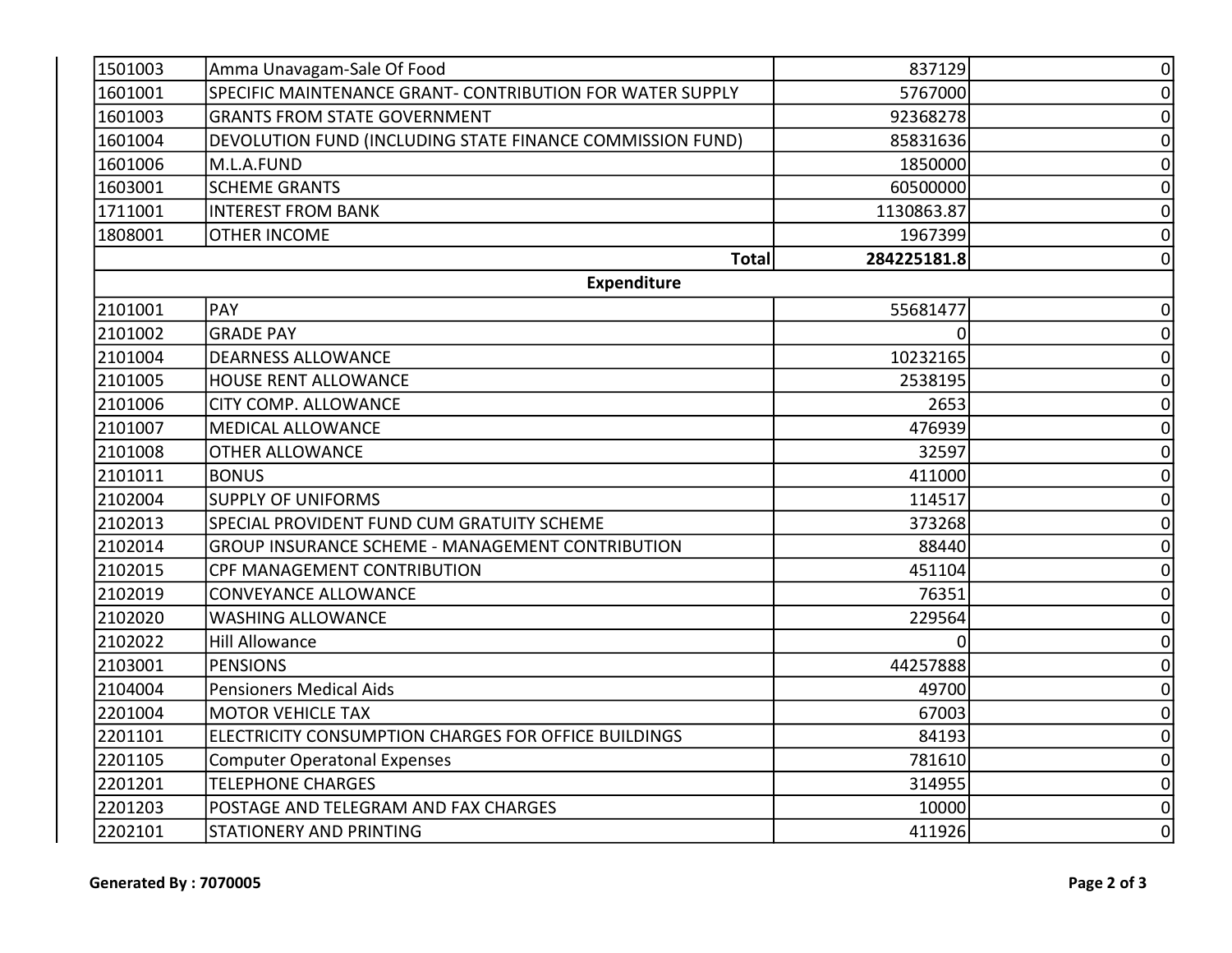| 2204001 | <b>VEHICLE INSURANCE</b>                                 | 456132      | 0 |
|---------|----------------------------------------------------------|-------------|---|
| 2205001 | <b>STATUTORY AUDIT FEES</b>                              | 122827      | 0 |
| 2205104 | <b>LEGAL &amp; ARBITRATION EXPENSES</b>                  | 20000       | 0 |
| 2206001 | <b>ADVERTISEMENT CHARGES</b>                             | 250450      | 0 |
| 2208003 | <b>OTHER EXPENESE</b>                                    | 2609594     | 0 |
| 2208004 | SITTING FEES/ HONORARIUM FOR THE COUNCILLORS AND MEETING | 0           | O |
| 2301003 | POWER CHARGES FOR STREET LIGHTS                          | 1944307     |   |
| 2303002 | <b>DIESEL</b>                                            | 4430259     | O |
| 2303005 | <b>SANITARY MATERIALS</b>                                | 9005926     | 0 |
| 2305007 | <b>MAINTENANCE EXPENSES FOR STREET LIGHTS</b>            | 936363      | 0 |
| 2305012 | <b>WATER CESS TO TNPCB</b>                               | 5700000     | 0 |
| 2305104 | SANITARY / CONSERVANCY EXPENSES                          | 1566860     | 0 |
| 2305201 | <b>OFFICE BUILDING - MAINTENANCE</b>                     | 101170      | O |
| 2305301 | Light Vehicles - Maintenance                             | 1256742     |   |
| 2305906 | <b>REPAIRS AND MAINTENANCE - COMPUTERS</b>               | 170000      | n |
| 2308009 | <b>GARBAGE CLEARANCE</b>                                 | 38883567    | 0 |
| 2308013 | <b>ANIMAL BIRTH CONTROL</b>                              | 299025      | 0 |
| 2308019 | AMMA UNAVAGAM                                            | 3380623     | 0 |
| 2308020 | <b>FUNERAL RITES</b>                                     | 77500       | 0 |
| 2308021 | Anti Filaria / Anti Malaria Operations                   | 4039362     | O |
| 2308023 | <b>IEC Expenses</b>                                      | 423500      | O |
| 2407001 | <b>BANK CHARGES</b>                                      | 7942.38     | O |
| 2501001 | <b>ELECTION EXPENSES</b>                                 | 183868      | 0 |
| 2602004 | <b>TNIUS</b>                                             | 50000       | 0 |
| 2602006 | MUNICIPAL CONTRIBUTION                                   | 232500      | 0 |
| 2801001 | <b>Taxes</b>                                             | $-6034344$  | 0 |
| 2804001 | PRIOR YEAR INCOME                                        | $-5940$     | 0 |
|         | <b>Total</b>                                             | 186793778.4 | 0 |
|         | 3109002-Gross Surplus of Income over Expenditure         | 97431403.41 | 0 |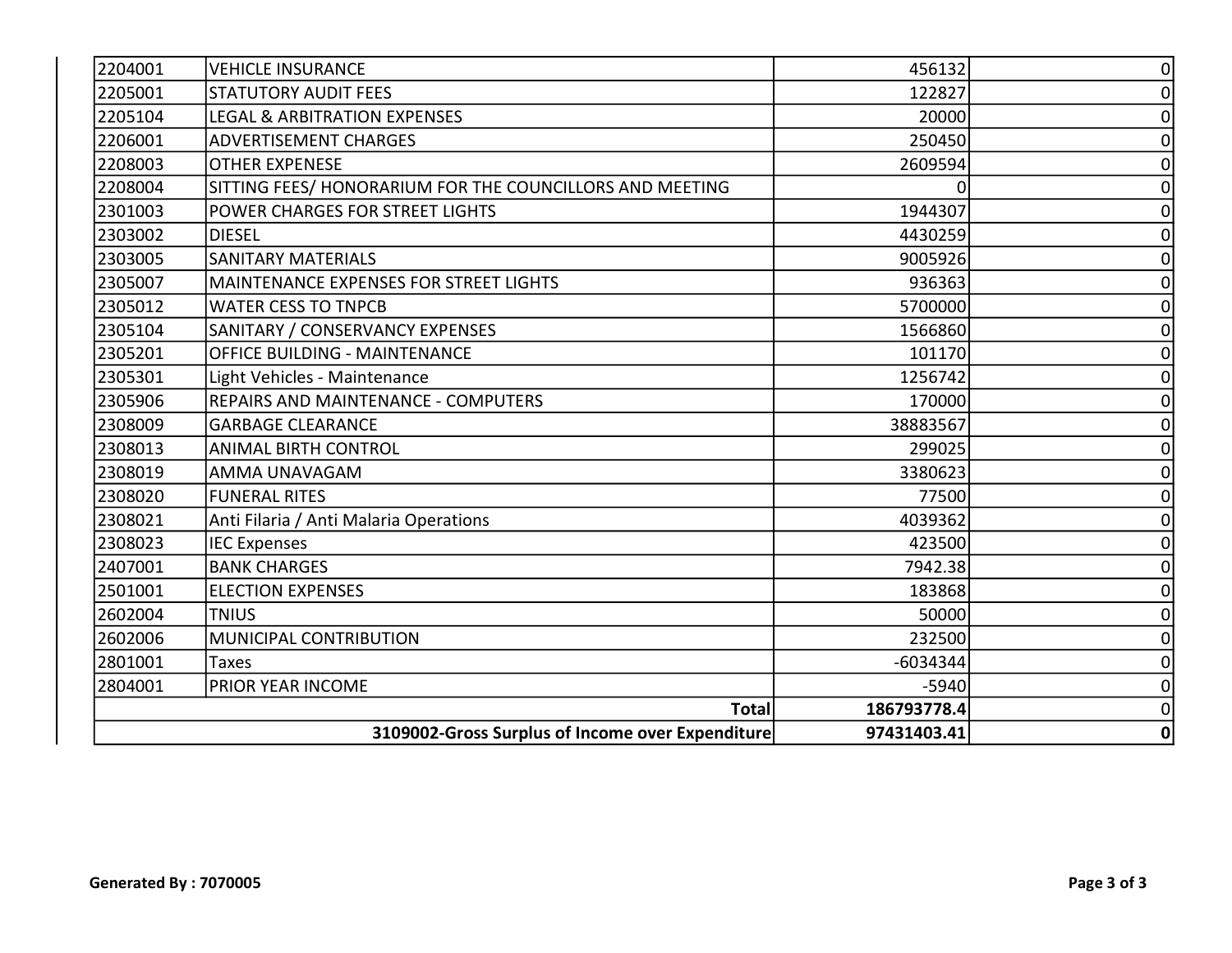Input Parameter : Financial Year : 2020-2021;Fund Name : Revenue Fund;From Date : 01/Apr/2020;To Date : 31-Mar-2021;

| <b>Code No</b> | <b>Description of items</b>               | <b>Shedule No.</b> | Current Year Amount(₹) | Previous Year Amount(₹) |
|----------------|-------------------------------------------|--------------------|------------------------|-------------------------|
|                | <b>Liabilities</b>                        |                    |                        |                         |
| 3109001        | ACCUMULATED SURPLUS / DEFICIT             |                    | 187159340.5            | 89727937.05             |
| 3111001        | CONTRIBUTION FROM MUNICIPAL FUND          |                    | 99668759               | 99668759                |
| 3201001        | <b>Central Government</b>                 |                    | $-144000$              | $\mathbf{0}$            |
| 3201004        | Swach Bharath Mission Scheme Grant        |                    | 58801000               | 58801000                |
| 3203001        | CONTRIBUTIONS FROM THE GOVERNMENT         |                    | 686087158              | 686087158               |
| 3203002        | <b>GRANTS FROM THE GOVERNMENT</b>         |                    | 6424117                | 7076117                 |
| 3206001        | <b>GRANTS FOR SPECIFIC PURPOSE</b>        |                    |                        | $\mathbf{0}$            |
| 3208001        | <b>Contributions From Private Parties</b> |                    | 65000                  | 65000                   |
| 3303002        | LOAN FROM TUFIDCO                         |                    | 777300000              | 777300000               |
| 3401001        | Tender Deposit - Contractors.             |                    | 38533632               | 32333652                |
| 3401002        | TENDER DEPOSIT- SUPPLIERS                 |                    | 107940                 | 107940                  |
| 3401003        | SECURITY DEPOSIT - CONTRACTORS            |                    | 4827604                | 0                       |
| 3401004        | <b>RETENTION AMOUNT</b>                   |                    | 37500                  | $\Omega$                |
| 3402001        | <b>Security Deposit - Lease</b>           |                    | 37531964               | 32121243                |
| 3408001        | <b>DEPOSITS - OTHERS</b>                  |                    | 1974131                | 1509318                 |
| 3408005        | Display Board Deposit                     |                    | 78000                  | $\Omega$                |
| 3501002        | <b>SURVEY CHARGES - PAYABLE</b>           |                    | 3935629                | 3935629                 |
| 3501003        | <b>ACCOUNTS PAYABLE - CONTRACTORS</b>     |                    | 26382038               | 4324805                 |
| 3501004        | <b>ACCOUNTS PAYABLE - SUPPLIERS</b>       |                    | 16658                  | $\mathbf 0$             |
| 3501005        | ACCOUNTS PAYABLE EXPENSES                 |                    | 326093                 | $\mathbf{0}$            |
| 3501008        | <b>OTHERS PAYABLE</b>                     |                    | 20000                  | 20000                   |
| 3501011        | <b>AUDIT FEES PAYABLE</b>                 |                    | 297779                 | 297779                  |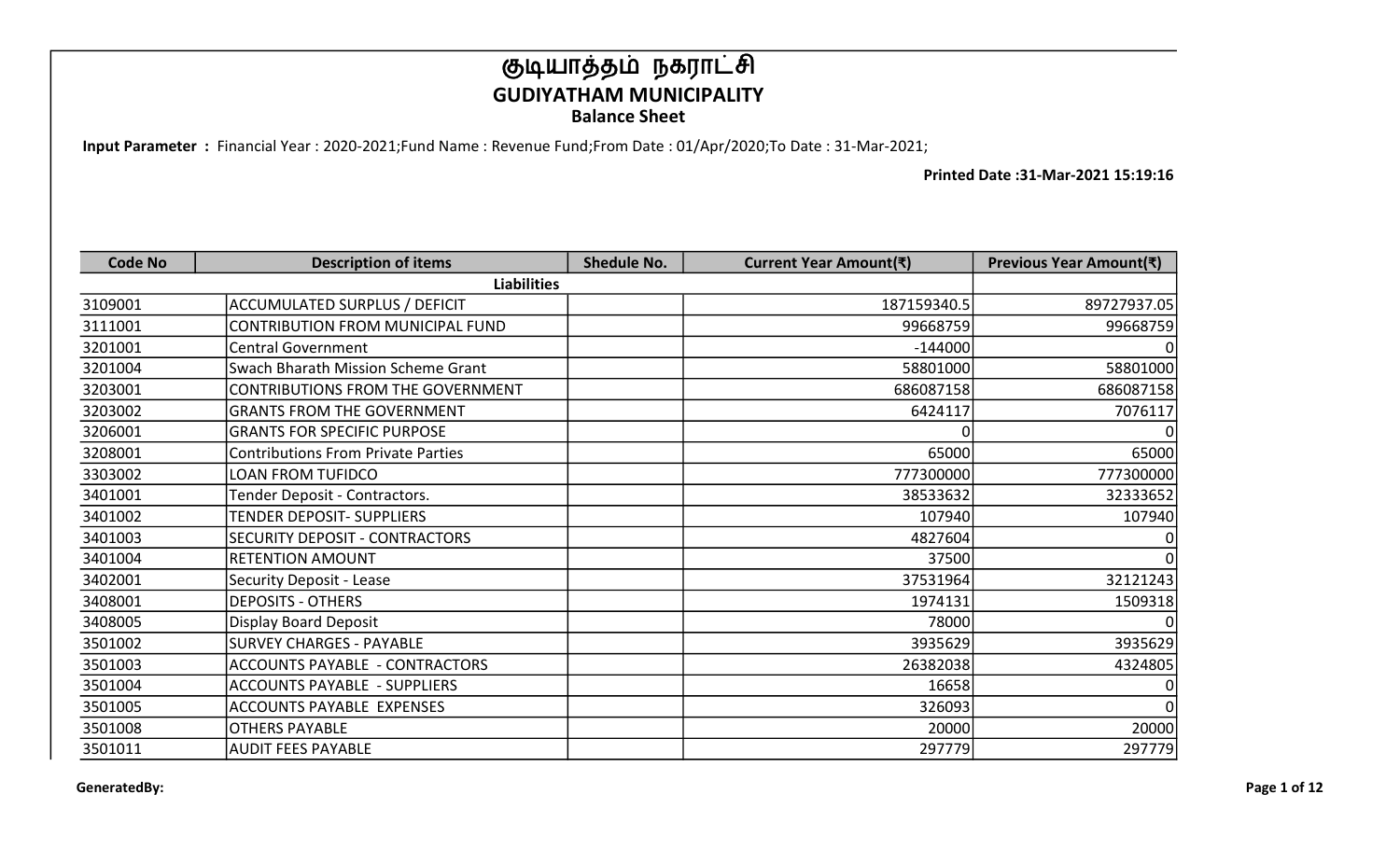Input Parameter : Financial Year : 2020-2021;Fund Name : Revenue Fund;From Date : 01/Apr/2020;To Date : 31-Mar-2021;

| 3501101 | <b>SALARIES &amp; WAGES PAYABLE</b>         | 3384160  | 0       |
|---------|---------------------------------------------|----------|---------|
| 3501104 | <b>GROUP INSURANCE SCHEME - MANAGEMENT</b>  | 3896362  | 3896362 |
|         | <b>CONTRIBUTION PAYABLE</b>                 |          |         |
| 3502001 | <b>PROVIDENT FUND RECOVERIES</b>            | 12563463 | 6381745 |
| 3502002 | <b>CO-OPERATIVE SOCIETY LOAN RECOVERIES</b> | 25224    | 1224    |
| 3502004 | <b>L.I.C. POLICES PREMIUM RECOVERIES</b>    | 446122   | 225464  |
| 3502005 | SPECIAL PROVIDENT FUND-CUM- GRATUITY        | 214133   | 177953  |
|         | <b>SCHEME - RECOVERIES</b>                  |          |         |
| 3502006 | F.B.F. / GROUP INSURANCE SCHEME RECOVERIES  | 79740    | 16620   |
|         |                                             |          |         |
| 3502007 | EXTERNAL HOUSING RECOVERIES INCLUDING       | 450      | 450     |
|         | H.B.A. SANCTIONED BY THE C.M.A.             |          |         |
|         |                                             |          |         |
| 3502008 | <b>DEPUTATIONIST RECOVERIES</b>             | 16506    | 16506   |
| 3502009 | It Deduction                                | 374744   | 193673  |
| 3502011 | <b>COURT RECOVERIES</b>                     | 4413     | 4413    |
| 3502012 | H.B.A.SPECIAL F.B.F. SUBSCRIPTION           | 35240    | 35240   |
| 3502013 | <b>INCOME TAX DEDUCTIONS - CONTRACTORS</b>  | 393363   | 304296  |
| 3502014 | <b>OTHER RECOVERIES</b>                     | 974055   | 981080  |
| 3502015 | <b>VAT - PAYABLE</b>                        | 2024303  | 2007067 |
| 3502017 | <b>SERVICE TAX PAYABLE</b>                  | 1818189  | 595365  |
| 3502021 | <b>CPF SUBSCRIPTION RECOVERIES</b>          | 3826694  | 1425415 |
| 3502022 | Contribution to CMDA/LPA Payable            | 3577284  | 3577284 |
| 3502023 | <b>Health Fund Subscription</b>             | 1223789  | 953969  |
| 3502025 | Manual Workers Genenral Welfare Fund        | 5477069  | 4014273 |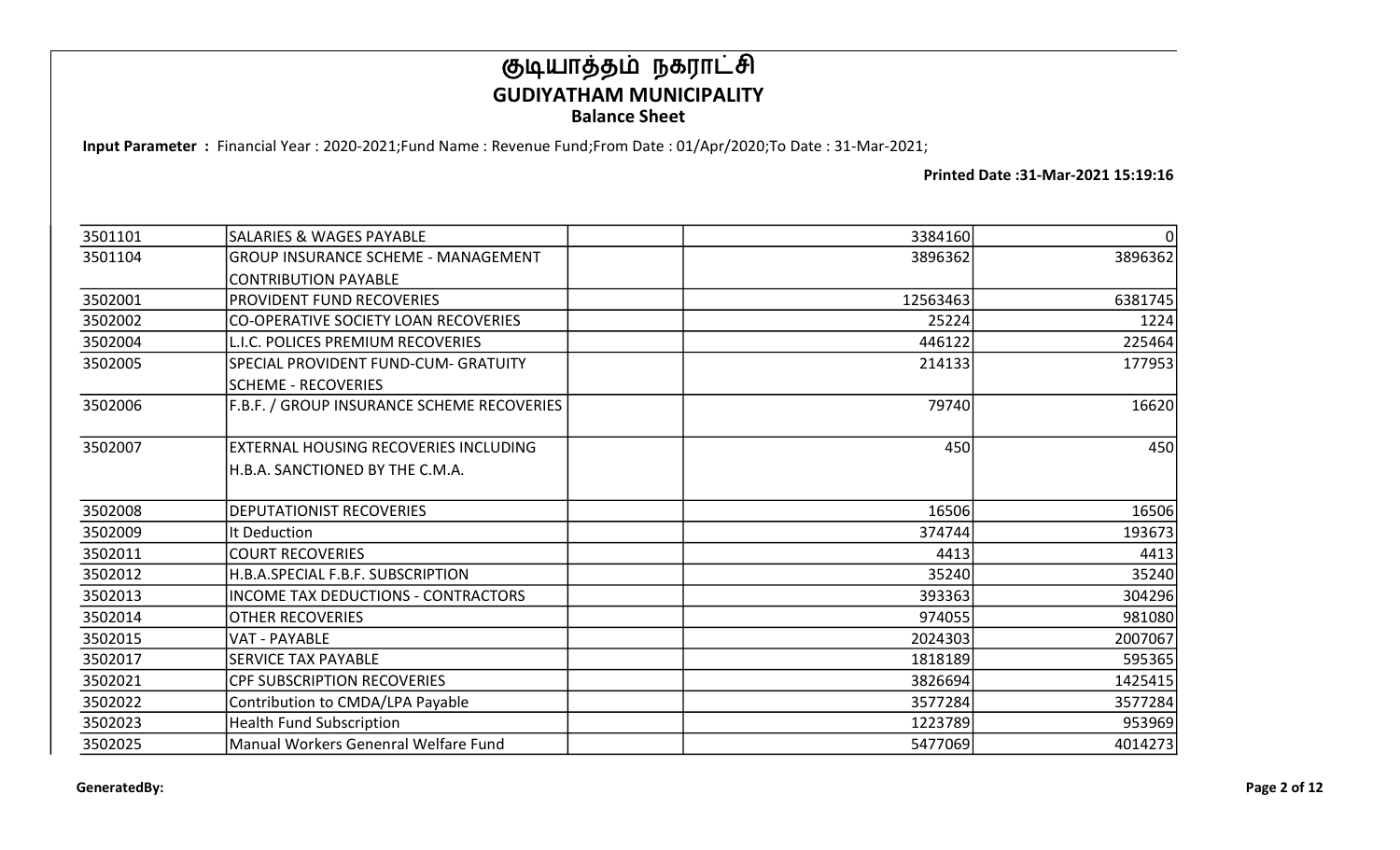Input Parameter : Financial Year : 2020-2021;Fund Name : Revenue Fund;From Date : 01/Apr/2020;To Date : 31-Mar-2021;

| 3502026 | <b>FLAG DAY FUND COLLECTION</b>              |              | 256110     | 231510     |
|---------|----------------------------------------------|--------------|------------|------------|
| 3502031 | <b>EPF</b> Recoveries Payable                |              |            |            |
| 3502032 | <b>CGST - PAYABLE</b>                        |              | $-1332764$ | $-156481$  |
| 3502033 | <b>SGST - PAYABLE</b>                        |              | $-1332762$ | $-156480$  |
| 3502035 | One Day Salary .Recovery Payable             |              |            |            |
| 3502036 | Audit Objection - Recoveries payable         |              |            |            |
| 3503001 | Recoveries - Payable to Other Municipalities |              | 3186       | 68000      |
| 3503002 | <b>LIBRARY CESS - PAYABLES</b>               |              | 1562960    | 1815695    |
| 3503003 | WATER SUPPLY AND DRAINAGE TAX - PAYABLE      |              | 6764293    | 6764293    |
|         | <b>CURRENT / ARREARS</b>                     |              |            |            |
| 3503004 | EDUCATION TAX - PAYABLE CURRENT / ARREARS    |              | 3863297    | 3863297    |
|         |                                              |              |            |            |
| 3503006 | Plot Regularization fees Payable to CMDA-    |              |            | 0          |
| 3503007 | Developemnt Charges Payable to CMDA          |              |            |            |
| 3503008 | Open Reservation Charges Payable to          |              | 13000      |            |
|         | CMDA/DTCP                                    |              |            |            |
| 3504101 | ADVANCE COLLECTION OF PROPERTY TAX           |              | 771092.5   | 771092.5   |
| 3504102 | <b>ADVANCE COLLECTION - OTHER REVENUES</b>   |              | 938828     | 936472     |
| 3603001 | PROVISION FOR DOUBTFUL COLLECTION OF         |              | 5477997    | 5477997    |
|         | <b>REVENUE ITEMS</b>                         |              |            |            |
|         |                                              | <b>Total</b> | 1986770883 | 1837800132 |
|         | <b>Assets</b>                                |              |            |            |
| 4101001 | LAND -GROSS BLOCK                            |              | 316581541  | 316581541  |
| 4102001 | <b>BUILDINGS - GROSS BLOCK</b>               |              | 137258771  | 137258771  |
| 4103002 | <b>BRIDGES AND FLYOVERS - GROSS BLOCK</b>    |              | 3077170    | 3077170    |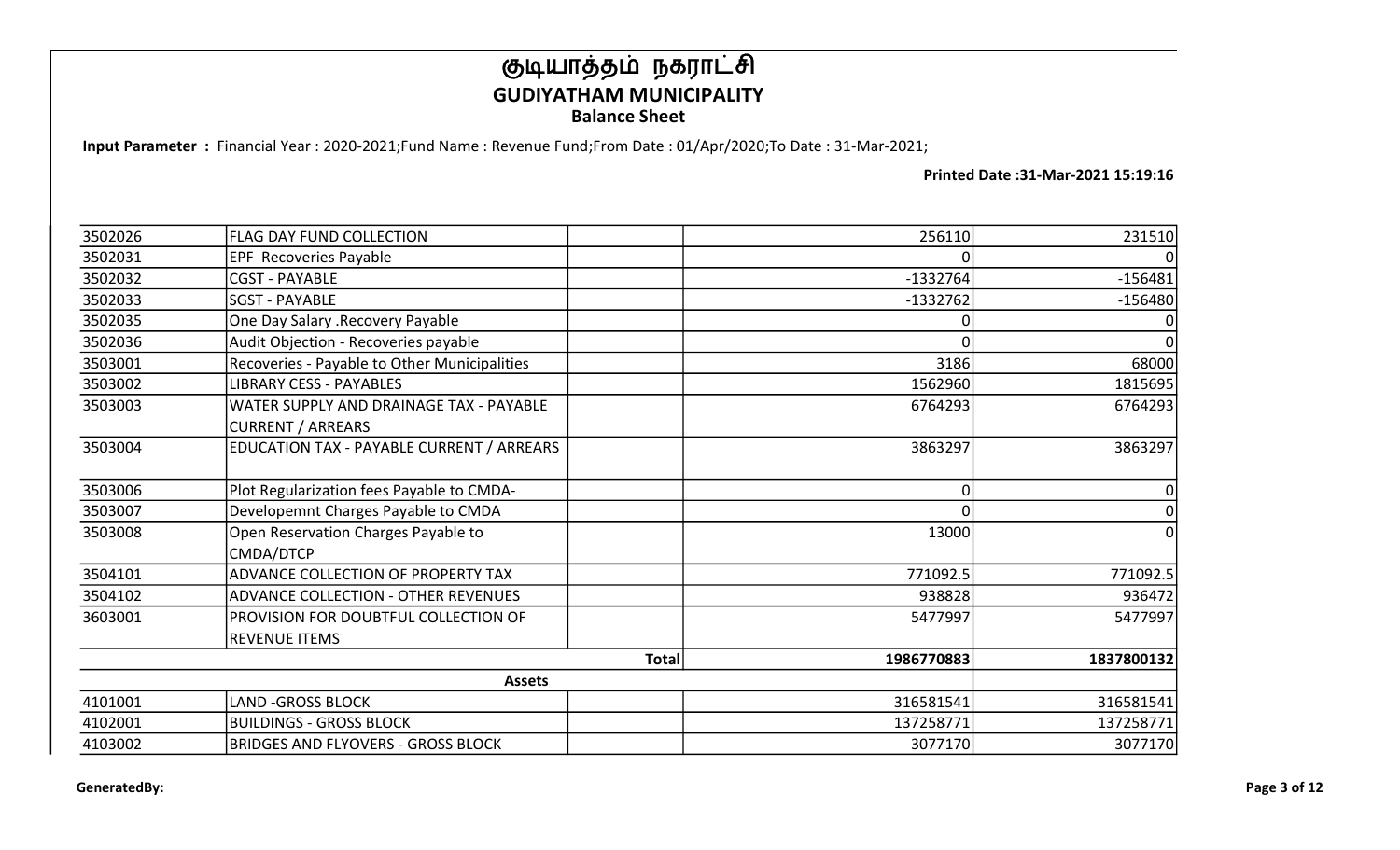Input Parameter : Financial Year : 2020-2021;Fund Name : Revenue Fund;From Date : 01/Apr/2020;To Date : 31-Mar-2021;

| 4103003 | ROADS & PAVEMENTS - CONCRETE - GROSS           | 100953543 | 100953543 |
|---------|------------------------------------------------|-----------|-----------|
|         | <b>BLOCK</b>                                   |           |           |
| 4103004 | ROADS & PAVEMENTS - BLACK TOPPED - GROSS       | 163226474 | 163226474 |
|         | <b>BLOCK</b>                                   |           |           |
| 4103005 | ROADS & PAVEMENTS - OTHERS - GROSS BLOCK       | 10374838  | 10374838  |
| 4103101 | STROM WATER DRAINS, OPEN DRAINS AND            | 96269167  | 96269167  |
|         | <b>CULVERTS - GROSS BLOCK</b>                  |           |           |
| 4103102 | DRAINAGE AND SEWERAGE PIPES, CONDUITS,         | 44991959  | 44991959  |
|         | <b>CHANNELS ETC. - GROSS BLOCK</b>             |           |           |
| 4103201 | WATER SUPPLY - HEAD WORKS, OHT ETC. AND        | 33278022  | 33278022  |
|         | <b>WATER SUPPLY MAINS - GROSS BLOCK</b>        |           |           |
| 4103202 | GROUND WATER WELLS/ DEEP BORE WELLS -          | 47258435  | 47258435  |
|         | <b>GROSS BLOCK</b>                             |           |           |
| 4104001 | PLANT AND MACHINERIES - GROSS BLOCK            | 8757004   | 8757004   |
| 4104002 | TOOLS & PLANT - GROSS BLOCK                    | 9733125   | 9733125   |
| 4105001 | <b>HEAVY VEHICLES - GROSS BLOCK</b>            | 5075567   | 5075567   |
| 4105002 | <b>LIGHT VEHICLES - GROSS BLOCK</b>            | 12413813  | 12413813  |
| 4105003 | OTHER VEHICLES - GROSS BLOCK                   | 711820    | 711820    |
| 4106001 | OFFICE EQUIPMENTS - GROSS BLOCK                | 56150     | 56150     |
| 4107001 | <b>FURNITURE FIXTURES AND FITTINGS - GROSS</b> | 3676771   | 3676771   |
|         | <b>BLOCK</b>                                   |           |           |
| 4107002 | ELECTRICAL INSTALLATIONS - LAMPS / TUBE        | 25039778  | 25039778  |
|         | <b>LIGHT FITTINGS - GROSS BLOCK</b>            |           |           |
| 4108001 | <b>PUBLIC FOUNTAINS - GROSS BLOCK</b>          | 152003    | 152003    |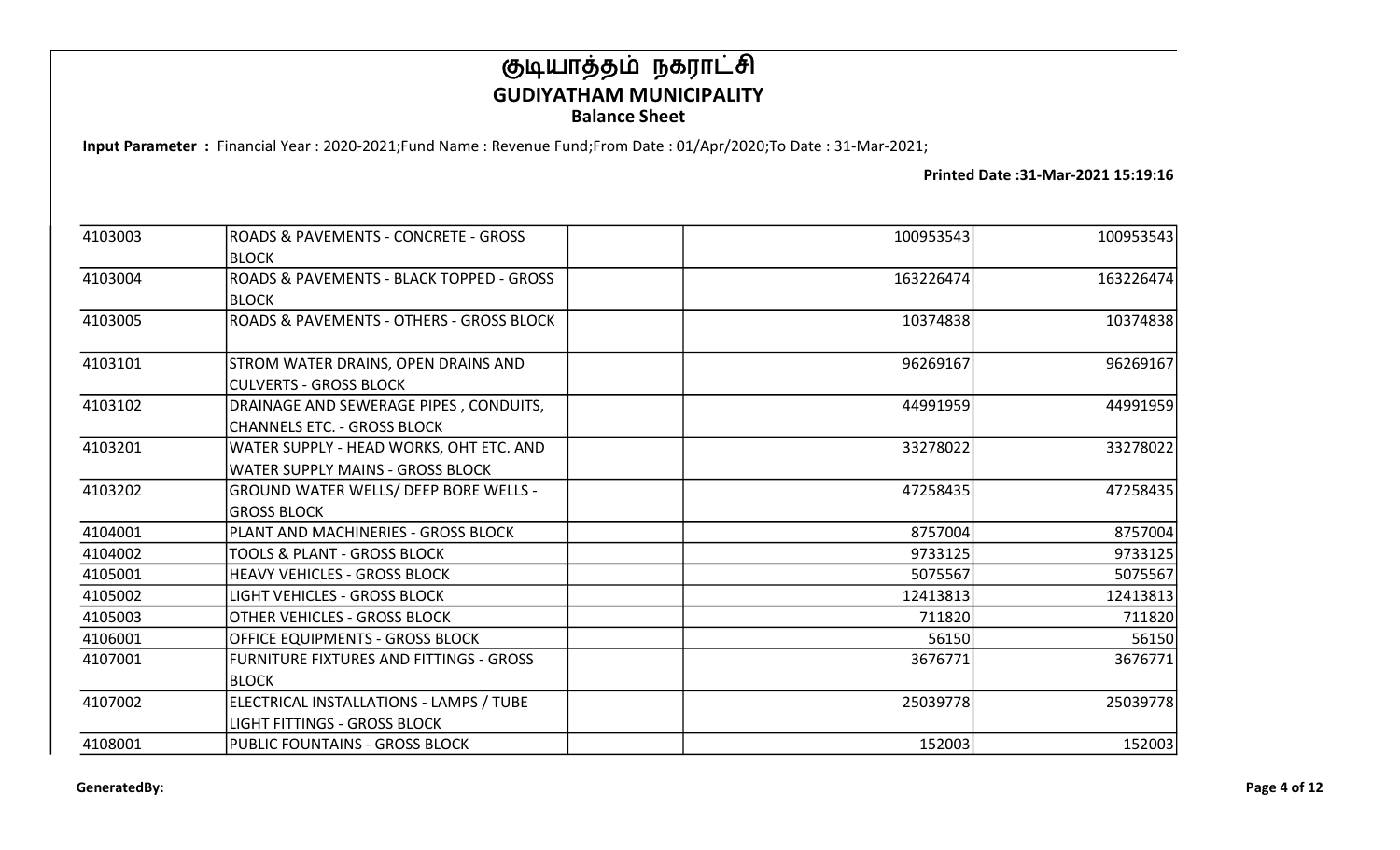Input Parameter : Financial Year : 2020-2021;Fund Name : Revenue Fund;From Date : 01/Apr/2020;To Date : 31-Mar-2021;

| 4108002 | <b>Computers and Printers</b>               | 716500       | 716500       |
|---------|---------------------------------------------|--------------|--------------|
| 4112001 | <b>BUILDINGS - ACCUMULATED DEPRECIATION</b> | $-40389409$  | -40389409    |
| 4113002 | <b>BRIDGES AND FLYOVERS - ACCUMULATED</b>   | $-3077170$   | $-3077170$   |
|         | <b>DEPRECIATION</b>                         |              |              |
| 4113003 | <b>ROADS &amp; PAVEMENTS - CONCRETE -</b>   | -99654392    | -99654392    |
|         | <b>ACCUMULATED DEPRECIATION</b>             |              |              |
| 4113004 | ROADS & PAVEMENTS - BLACK TOPPED -          | $-135560714$ | $-135560714$ |
|         | <b>ACCUMULATED DEPRECIATION</b>             |              |              |
| 4113005 | <b>ROADS &amp; PAVEMENTS - OTHERS -</b>     | $-10195872$  | $-10195872$  |
|         | <b>ACCUMULATED DEPRECIATION</b>             |              |              |
| 4113101 | STORM WATER DRAINS, OPEN DRAINS AND         | -88970191    | $-88970191$  |
|         | <b>CULVERTS - ACCUMULATED DEPRECIATION</b>  |              |              |
| 4113102 | DRAINAGE SEWERAGE PIPES, CONDUITS ETC. -    | $-5412921$   | $-5412921$   |
|         | <b>ACCUMALATED DEPRECIATION</b>             |              |              |
| 4113201 | HEAD WORKS, OHT ETC. WATER SUPPLY MAINS -   | -3953495     | $-3953495$   |
|         | <b>ACCUMALATED DEPRECIAITION</b>            |              |              |
| 4113202 | GROUND WATER WELLS/ DEEP BORE WELLS -       | $-18975573$  | $-18975573$  |
|         | <b>ACCUMALTED DEPRECIATION</b>              |              |              |
| 4114001 | PLANT & MACHINERY - ACCUMULATED             | $-6604192$   | $-6604192$   |
|         | <b>DEPRECIATION</b>                         |              |              |
| 4114002 | TOOLS & PLANT - ACCUMULATED DEPRECIATION    | -5598657     | $-5598657$   |
|         |                                             |              |              |
| 4115001 | <b>HEAVY VEHICLES - ACCUMULATED</b>         | -3878659     | -3878659     |
|         | <b>DEPRECIATION</b>                         |              |              |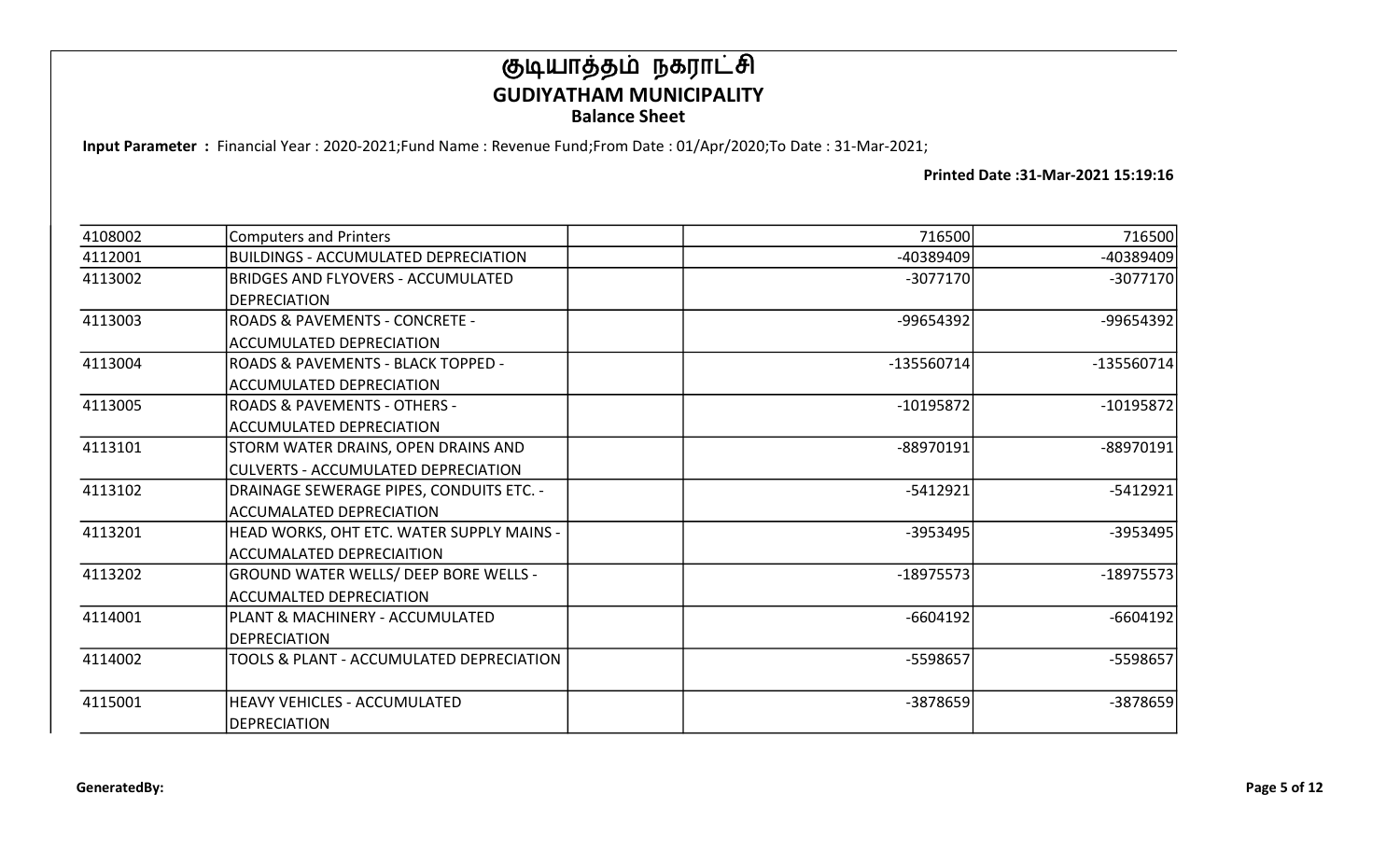Input Parameter : Financial Year : 2020-2021;Fund Name : Revenue Fund;From Date : 01/Apr/2020;To Date : 31-Mar-2021;

| 4115002 | LIGHT VEHICLES - ACCUMULATED DEPRECIATION                                                       | $-6160414$  | $-6160414$  |
|---------|-------------------------------------------------------------------------------------------------|-------------|-------------|
| 4115003 | OTHER VEHICLES - ACCUMULATED<br><b>DEPRECIATION</b>                                             | $-711245$   | $-711245$   |
| 4117001 | FURNITURE, FIXTURES & FITTINGS -<br><b>ACCUMULATED DEPRECIATIONS</b>                            | $-2508500$  | $-2508500$  |
| 4117002 | ELECTIRCAL INSTALLATIONS - LAMPS & TUBE<br>LIGHTS FITTINGS - ACCUMULATED<br><b>DEPRECIATION</b> | $-20566815$ | $-20566815$ |
| 4118001 | PUBLIC FOUNTAINS - ACCUMLATED<br><b>DEPRECIATION</b>                                            | $-107620$   | $-107620$   |
| 4121001 | <b>PROJECTS - IN - PROGRESS ACCOUNT</b>                                                         | 23978881    | 13497407    |
| 4122001 | <b>PROJECTS - IN - PROGRESS ACCOUNT</b>                                                         | 233456939   | 127542232   |
| 4208001 | <b>FIXED DEPOSIT</b>                                                                            | 135000000   | 30000000    |
| 4311001 | <b>PROPERTY TAX - RECOVERABLE - RESIDENTIAL -</b><br><b>CURRENT</b>                             | 4814805.27  | 1502049     |
| 4311002 | PROPERTY TAX - RECOVERABLE - COMMERCIAL -<br><b>CURRENT</b>                                     | 1837887.65  | 394305      |
| 4311003 | Property Tax - Recoverable - Industrial - Current                                               | 48045.52    | 5547        |
| 4311004 | Property Tax - Recoverable - Vacant sites -<br>Current                                          | 1142691.48  | 123752      |
| 4311006 | Property Tax - Recoverable - Residential - Arrears                                              | 6058880     | 5661760     |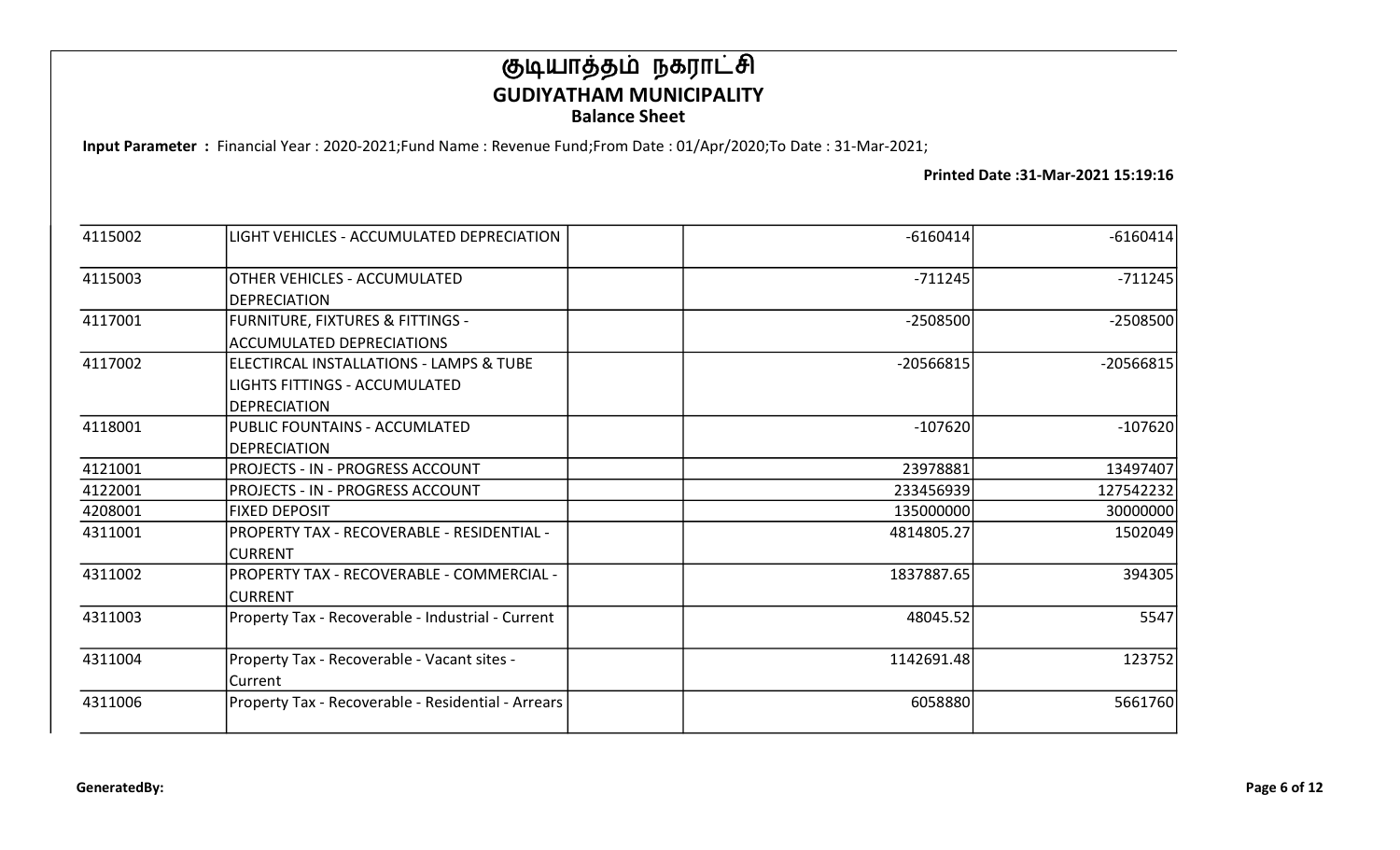Input Parameter : Financial Year : 2020-2021;Fund Name : Revenue Fund;From Date : 01/Apr/2020;To Date : 31-Mar-2021;

| 4311007 | Property Tax - Recoverable - Commercial -                                    | 494197    | 292053         |
|---------|------------------------------------------------------------------------------|-----------|----------------|
|         | Arrears                                                                      |           |                |
| 4311008 | Property Tax - Recoverable - Industrial - Arrears                            | 6382      | 6215           |
| 4311009 | Property Tax - Recoverable - Vacant sites -<br>Arrears                       | 6030647   | 569483         |
| 4311903 | PROFESSION TAX - RECOVERABLE - CURRENT                                       | 127138    | 923661         |
| 4311904 | PROFESSION TAX - RECOVERABLE - ARREARS                                       | 4237013   | 4012880        |
| 4311907 | Water Supply and Drainage Tax - Recoverable -<br>Residential - Current       | $-243613$ | 0              |
| 4311908 | Water Supply and Drainage Tax - Recoverable -<br>Commercial - Current        | $-89889$  | 0              |
| 4311909 | Water Supply and Drainage Tax - Recoverable -<br>Industrial - Current        | $-1658$   | 0              |
| 4311910 | Water Supply and Drainage Tax - Recoverable -<br>Vacant Sites - Current      | 0         | $\overline{0}$ |
| 4311912 | Water Supply and Drainage Tax - Recoverable -<br>Residential - Arrears       | $-91297$  | 0l             |
| 4311913 | Water Supply and Drainage Tax - Recoverable -<br><b>Commercial - Arrears</b> | $-5089$   | $\overline{0}$ |
| 4311915 | Water Supply and Drainage Tax - Recoverable -<br>Vacant Sites - Arrears      | $\Omega$  | $\Omega$       |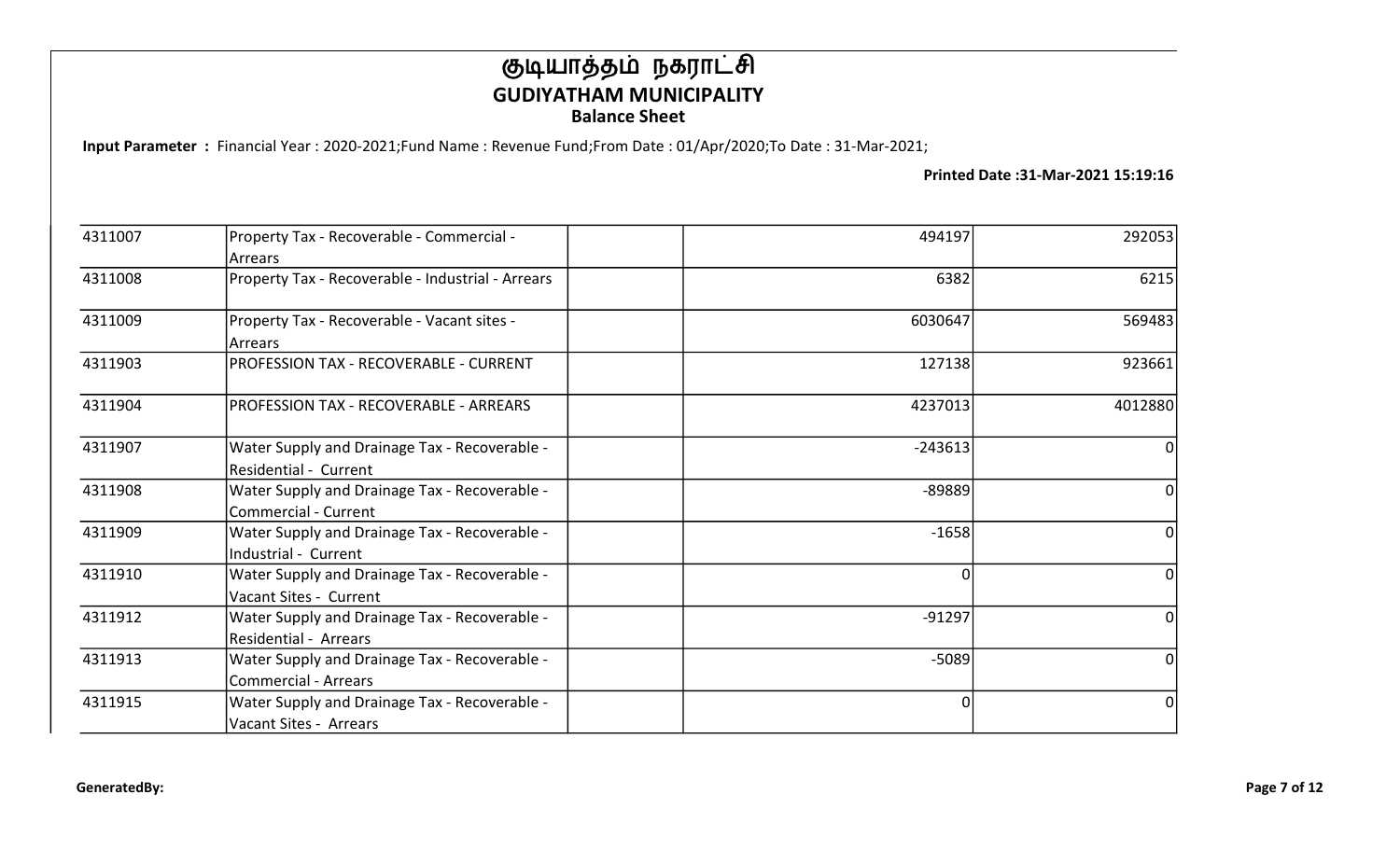Input Parameter : Financial Year : 2020-2021;Fund Name : Revenue Fund;From Date : 01/Apr/2020;To Date : 31-Mar-2021;

| 4311917 | Education Tax - Recoverable - Residential -        | $-121803$ | ΩI       |
|---------|----------------------------------------------------|-----------|----------|
|         | Current                                            |           |          |
| 4311918 | Education Tax - Recoverable - Commercial -         | $-44943$  | ΩI       |
|         | Current                                            |           |          |
| 4311919 | Education Tax - Recoverable - Industrial - Current | $-828$    | $\Omega$ |
| 4311920 | Education Tax - Recoverable - Vacant Sites -       | 0l        | ΩI       |
|         | Current                                            |           |          |
| 4311921 | Education Tax - Recoverable - Residential -        | $-45649$  | ΩI       |
|         | Arrears                                            |           |          |
| 4311922 | Education Tax - Recoverable - Commercial -         | $-2541$   | ΩI       |
|         | l Arrears                                          |           |          |
| 4311924 | Education Tax - Recoverable - Vacant Sites -       | 0l        | ΩI       |
|         | l Arrears                                          |           |          |
| 4313007 | <b>SWM USER CHARGES RECOVERABLE - CURRENT</b>      | 4172857   | 1238289  |
| 4313008 | SWM USER CHARGES RECOVERABLE - ARREAR              | 219815    | 1280076  |
| 4314001 | LEASE AMOUNT - RECOVERABLE - CURRENT               | -8082407  | 49018    |
| 4314002 | LEASE AMOUNT - RECOVERABLE - ARREARS               | -477354   | 1582455  |
| 4314022 | TRACK RENT RECOVERABLE - ARREARS                   | 2845265   | 2845265  |
| 4314032 | <b>SURVEY FEES RECEIVABLE</b>                      | 8299      | 8299     |
| 4314035 | <b>ROAD CUT RESTORATION - OTHERS -</b>             | 111000    | 111000   |
|         | <b>RECOVERABLE</b>                                 |           |          |
| 4501001 | Cash Account                                       | 534       | Οl       |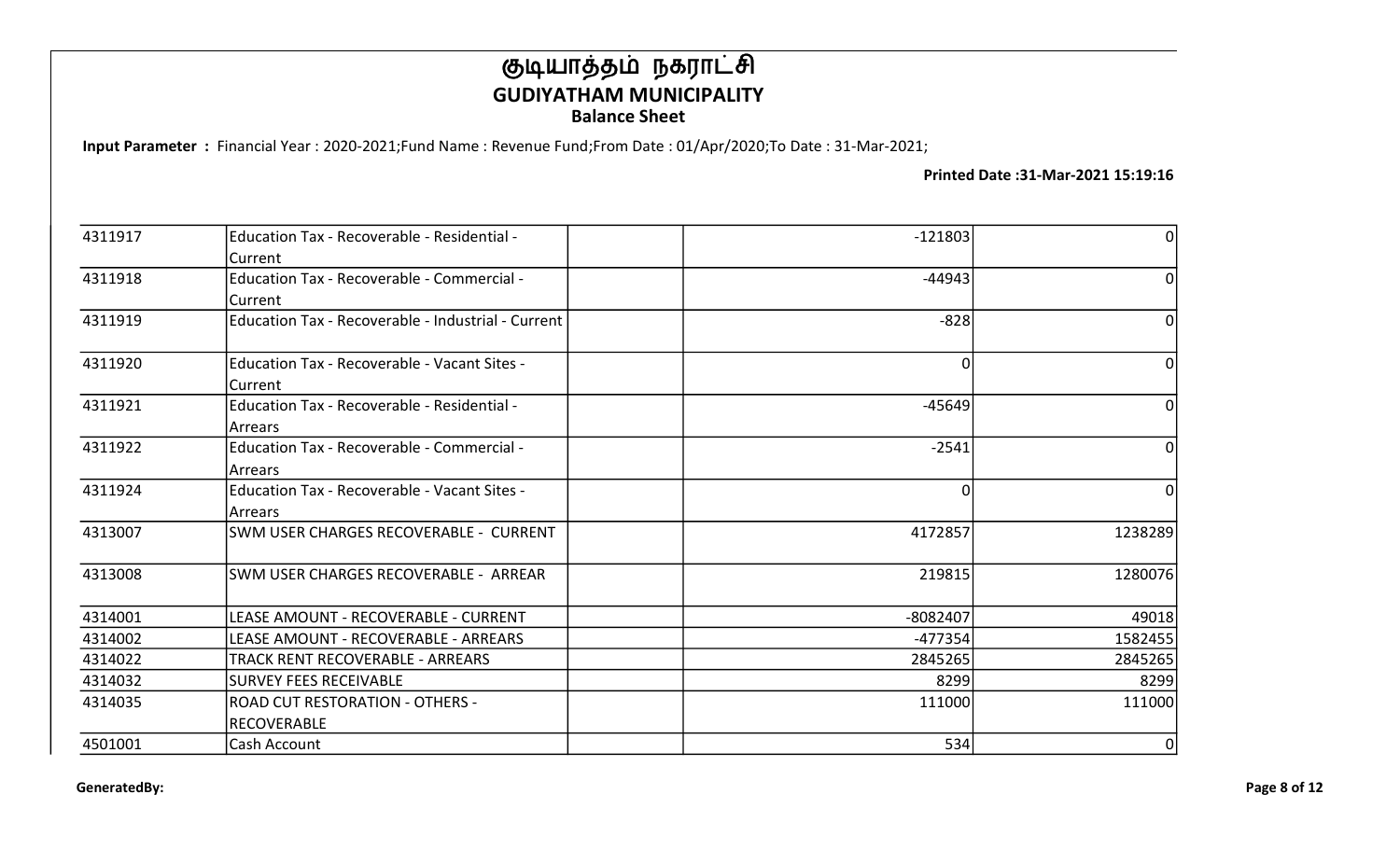Input Parameter : Financial Year : 2020-2021;Fund Name : Revenue Fund;From Date : 01/Apr/2020;To Date : 31-Mar-2021;

| 4502001 | Cheque Account                                        |                |             |
|---------|-------------------------------------------------------|----------------|-------------|
| 4502101 | RF-COLL. A/C-CB-950101040473                          | $-106679626.8$ | $-65541.81$ |
| 4502102 | RF-REC&PAY-DEPOSIT-CB-A/C NO-950101040476             | 5071686        | 4364334.52  |
| 4502103 | RF-REC&PAY-IDSMT-SBI-A/C NO.10995851262               | 203595.18      | 203595.18   |
| 4502104 | RF-REC&PAY-LIB.CESS-CB-A/C NO.950101040477            | 934085         | 1255380.52  |
| 4502105 | RF-REC&PAY SERIVICE TAX-CB-A/C<br>NO.950101040479     | 659742         | 1695757.69  |
| 4502106 | TRY-REC&PAY-MGF-1-SBI-A/C NO.10996060891              | 216053         | 216053      |
| 4502107 | RF-PAYMENT-CB-A/C NO.950101040474                     | 110531.4       | 3238017.4   |
| 4502109 | RF-REC&PAY-TRY-UNSPENT LOAN-SBI-A/C<br>NO.10996060915 | 906388         | 906388      |
| 4502111 | RF-REC&PAY-TRY-T-DEPOSIT-SBI-A/C<br>NO.10996060926    | 2248905        |             |
| 4502112 | WS-REC&PAY-WSP-CB-A/C NO.950101040481                 | 79502620       |             |
| 4502113 | WS-DEP-REC&PAY-CBI-A/C NO.1874857010                  | O              |             |
| 4502114 | FF-REC&PAY-AMMA UNAVAGAM-IB-A/C                       | 93443          | 207909      |
|         | NO.6264183342                                         |                |             |
| 4502115 | RF-REC&PAY-SPF-CB-A/C NO.0950101013501                | $-69596$       | 47671       |
| 4502120 | EE-REC&PAY-CB-A/C NO.950101040478                     | 0              | 0           |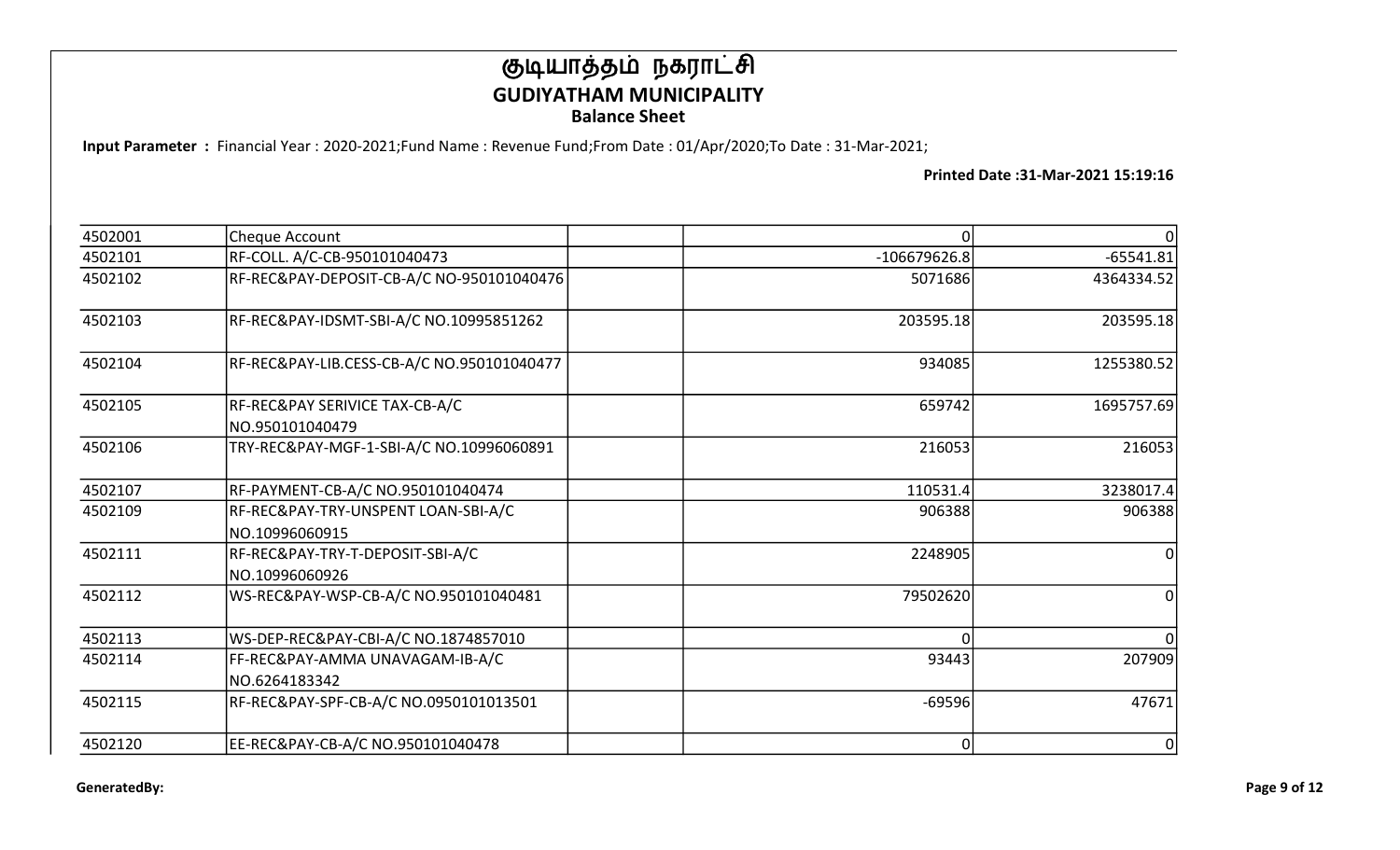Input Parameter : Financial Year : 2020-2021;Fund Name : Revenue Fund;From Date : 01/Apr/2020;To Date : 31-Mar-2021;

| 4502121 | RF SWM COLLECTION CB 950101040480         | 569493        | 1271080.5    |
|---------|-------------------------------------------|---------------|--------------|
| 4502501 | ONLINE COLLECTION-A/C-500101010962665 -   | 4175757.14    | 712133.14    |
|         | lCUB.                                     |               |              |
| 4502502 | RF COLLECTION ON LINE A/C-500101010962665 | $-4888451.11$ | 0            |
|         | lCUB                                      |               |              |
| 4502601 | ONLINE COLLECTION A/C-500101010962665 CUB | 945409        | 247294       |
| 4504101 | SFC ROAD(SCH)-SBI-A/C NO.10995858892      | 2762.81       | 2762.81      |
| 4504102 | MUDF-SCHEME-SBI-A/C NO.10995859067        | 61082.27      | 61082.27     |
| 4504103 | MP FUND-SCH-CB-A/C NO.0950101014419       | 788798        | 788798       |
| 4504104 | IUDM-SCHEME-CB-A/C NO.0950101029809       | 211852        | 776138       |
| 4504105 | SSS-SCHEME-CB-A/C NO.0950101031756        | 174844        | 171134       |
| 4504106 | O&M-IGF-CB-A/C NO.0950101032169           | 59330         | 59330        |
| 4504107 | EOD-SCHEME-CBI-A/C NO.3189409889          | 8631.76       | 8631.76      |
| 4504108 | SPL-ROAD-SCHEME-IOB-A/C                   | -204349.87    | 124514.37    |
|         | NO.002701000022555                        |               |              |
| 4504110 | UNAPPROVAL LAYOUT(NSDP)                   | 440243.77     | 4985899.7    |
| 4504111 | WS-ESCROW - INTERNAL PLUMPING -A/C-CB-    | $-1400000$    | $\mathbf{0}$ |
|         | 0950201001723                             |               |              |
| 4504112 | RF-NULM - SUH A/C-CB-0950101041276        | 7698          | 0            |
| 4504113 | FLAGDAY COLLECTTION - A/C-FB-             | 22677         | $\Omega$     |
|         | 20080100090073                            |               |              |
| 4504201 | MLA FUND-SCHEME-CUB-A/C                   | 977054        | 769552       |
|         | NO.500101010839505                        |               |              |
| 4504202 | SBM-SCHEME-ICICI-A/C NO.191301000350      | $-43394141$   | 9498828      |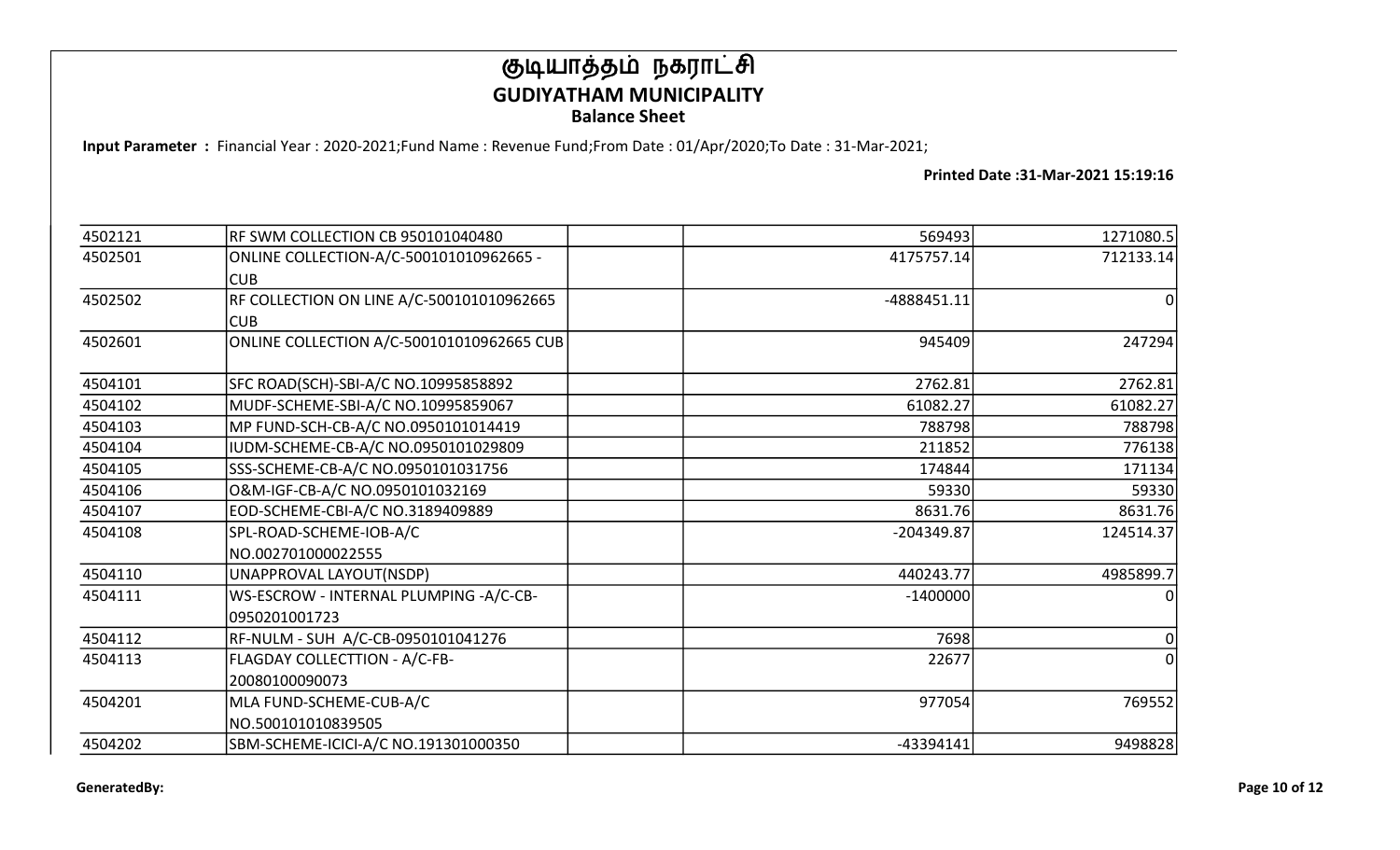Input Parameter : Financial Year : 2020-2021;Fund Name : Revenue Fund;From Date : 01/Apr/2020;To Date : 31-Mar-2021;

| 4504204 | NULM-SUSV-SCHE-AXIS BANK-A/C             | 117249       | 117249    |
|---------|------------------------------------------|--------------|-----------|
|         | NO.916010083860569                       |              |           |
| 4504205 | NULM-SUSV-SCHE-ICICI BANK-A/C            | 12271        | 12271     |
|         | NO.191301000428                          |              |           |
| 4506101 | SFC-GRANT-REC&PAY-CB-A/C NO.950101040475 | $-2329466.5$ | 468110.5  |
| 4506102 | 12TH FIN-COM-REC&PAY-SBI-A/C             | 1200000      | 0         |
|         | NO.10995851353.                          |              |           |
| 4506103 | 14TH CFC-REC&PAY-CANARA-A/C              | $-1166405$   | $\Omega$  |
|         | NO.0950101041412                         |              |           |
| 4601001 | <b>FESTIVAL ADVANCE</b>                  | 799525       | 852525    |
| 4601002 | <b>EDUCATION ADVANCE</b>                 | 400          | 400       |
| 4601003 | <b>TOUR ADVANCE</b>                      | 64781        | 64781     |
| 4601004 | ADVANCE OF PAY AND T.A. ON TRANSFER      | 1000         | 1000      |
| 4601007 | MOTORCYCLE ADVANCE                       | 4200         | 4200      |
| 4601009 | lMARRIAGE ADVANCE                        | 8615         | 8615      |
| 4601012 | lStaff Advance                           | 1147185      | 1147185   |
| 4605004 | <b>IMMEDIATE RELIEF - ADVANCE</b>        | 57000        | 7000      |
| 4605010 | Advance Recoverable Expenses             | 6928207      | 6938707   |
| 4605011 | <b>GENERAL IMPREST ACCOUNT</b>           | 23568        | 23568     |
| 4606001 | <b>DEPOSITS - RECOVERABLE:</b>           | 3677626      | 3677626   |
| 4701001 | ADVANCE TO TWAD BOARD/ METRO WATER       | 822842000    | 822842000 |
|         | <b>BOARD</b>                             |              |           |
| 4702001 | PAYABLE TO WATER SUPPLY AND DRINAGE      | 21709031     | 3909031   |
|         | FUND                                     |              |           |